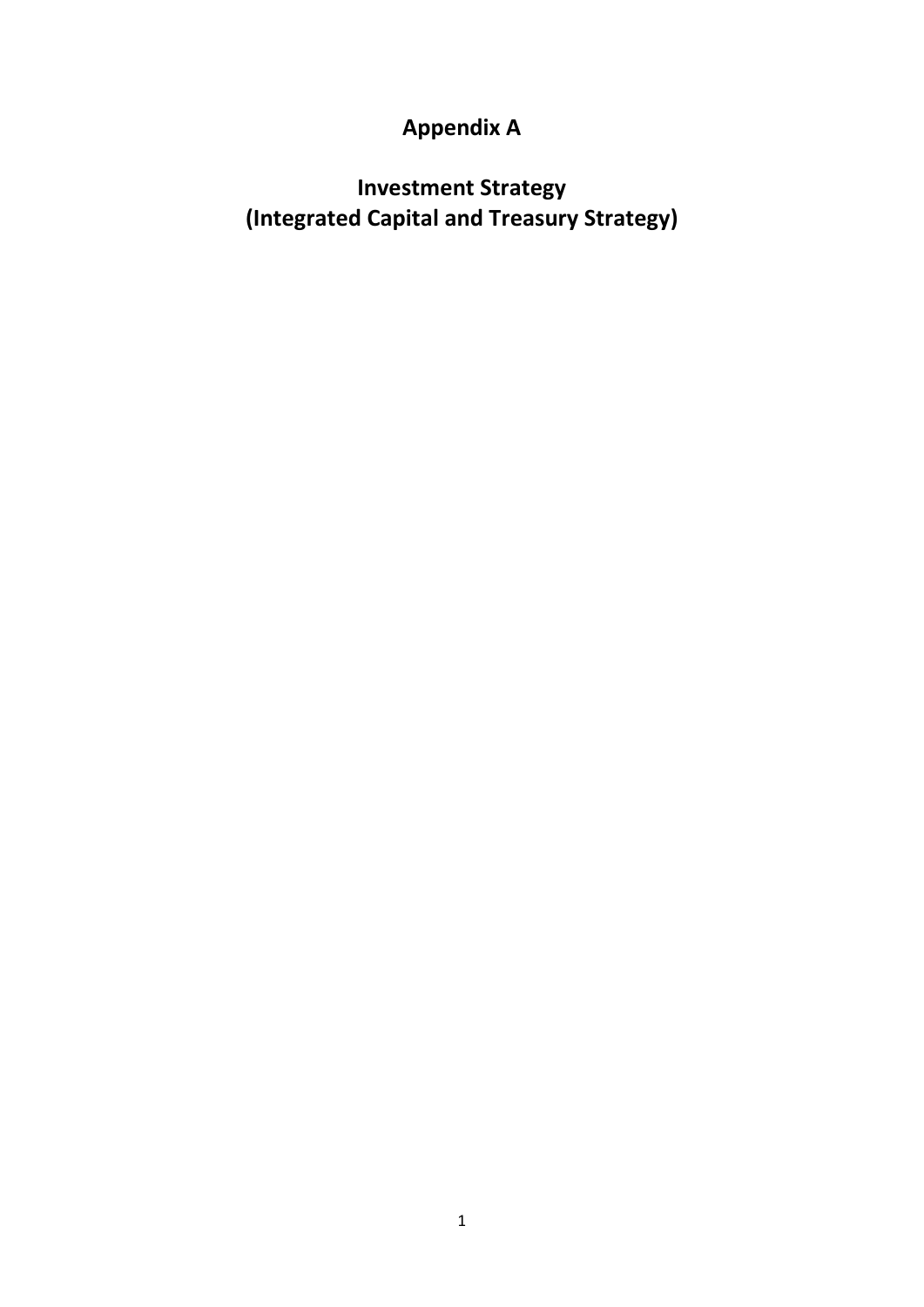# **Part 1- Overview**

# Introduction

The Council is required to operate a balanced budget, which broadly means that cash raised during the year will meet cash expenditure. Part of the treasury management operation is to ensure that this cash flow is adequately planned, with cash being available when it is needed. Surplus monies are invested in low risk counterparties or instruments commensurate with the Council's risk appetite, providing adequate security and liquidity initially before considering investment return.

The second main function of the treasury management service is the funding of the Council's capital plans. These capital plans provide a guide to the borrowing need of the Council, essentially the longer-term cash flow planning, to ensure that the Council can meet its capital spending plans. This management of longer-term cash may involve arranging long or short-term loans or using longerterm cash flow surpluses.

The Chartered Institute of Public Finance and Accountancy (CIPFA) define treasury management as:

*"The management of the local authority's investments and cash flows, its banking, money market and capital market transactions; the effective control of the risks associated with those activities; and the pursuit of optimum performance consistent with those risks."*

This strategy now provides an integrated view of capital spend and income, alongside treasury management. This is because long-term Treasury management is inextricably linked to the funding of the capital programme. There is also a requirement to apply treasury management principles to any capital spend that is not related to service provision.

The format of this strategy is as follows:

# Part 2- Capital Spend

- A summary of the Council's current capital assets. For those assets that are not held for service provision, an assessment against the principles of Security, Liquidity and Yield.
- Forecasts of the capital and revenue spend required to maintain those assets.
- Planned spend on new capital assets, with the additional assessment of risk, security, liquidity and yield for those assets that are not being acquired for service provision.
- This part of the strategy therefore gives a complete picture of forecast capital spend.

Part 3- Capital balances, receipts and the Capital Financing Requirement (CFR)

- Forecasts of expected receipts from the sale of surplus capital assets.
- Comparing capital spend forecasts with capital reserve balances and forecast future receipts gives the Capital Financing Requirement, which is the Council's need to borrow.

Part 4- Borrowing Strategy and Minimum Revenue Provision (MRP)

- This leads to the setting of a borrowing strategy which sets out how to borrow, when to borrow and for how long.
- Where the Council has a borrowing requirement, then it is required to set a policy on Minimum Revenue Provision.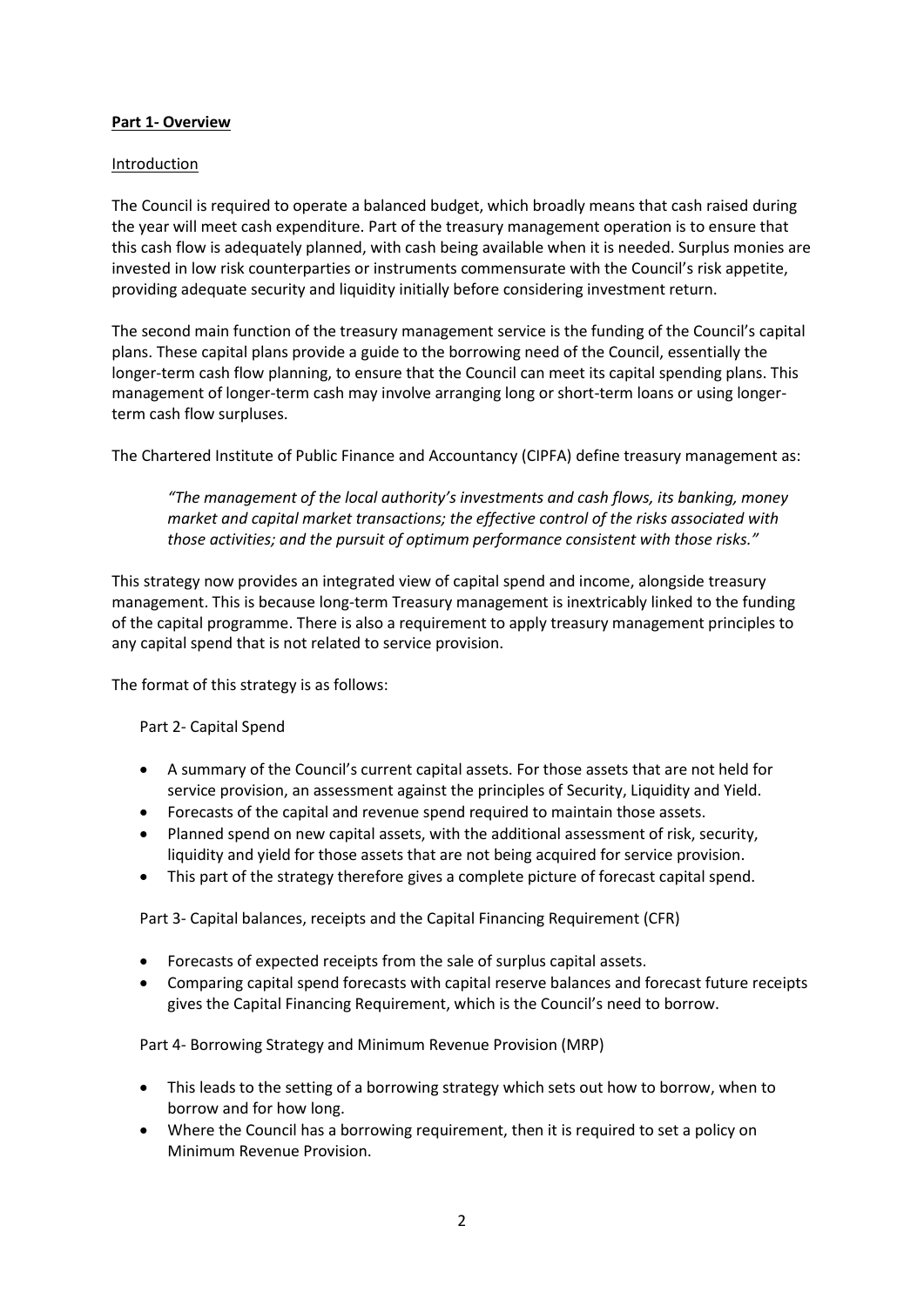# Part 5- Investment Strategy

 This is then all combined to determine the levels of cash that the Council will have available for investment. This leads to an investment strategy that determines where to invest any balances, including limits on types of investments.

# Part 6- Overall Risk considerations

 To consider the cumulative risks that the Council faces that arise from the totality of this strategy.

# Part 7- Glossary of terms

• To explain the various terms used in this strategy.

The strategy sets a number of prudential and treasury indicators. A prudential indicator is one which is required by statutory guidance, whereas a treasury indicator is one that is set locally to provide information on performance.

# Reporting requirements

Full Council will receive and approve three reports during the year:

- The Integrated Capital and Treasury strategy (this report)
- A mid-year review
- An annual report on the performance of the treasury management function, on the effects of the decisions taken and the transactions executed in the past year, and on any circumstances of non-compliance with the organisation's treasury management strategy

Each of these reports will be reviewed by the Finance, Audit and Risk (FAR) Committee and Cabinet. The FAR Committee and Cabinet will also receive reports on the position as at the end of the first (to end of June) and third (to end of December) quarters. The FAR Committee undertakes an oversight role.

These reports will provide relevant updates on performance against the prudential and treasury indicators.

# Basis of Estimates

The estimates contained within this strategy are based on the best information that can reasonably be obtained. For forecasts of spend on assets (revenue maintenance, capital maintenance and capital acquisitions) this is based on a combination of previous experience, indicative quotes, condition surveys and professional advice. The estimates of capital receipts are provided by the Council's Senior Surveyor and are prudent estimates based on expected use, type of sale, market conditions and (where applicable) the status of negotiations to date.

The Council has experienced some cost increases on capital projects in the past. These have generally arisen from delays in the start of the project and subsequent inflation rather than incorrect estimates. Budget Holders have been asked to be as realistic as they can be about the timing of projects and ensure that forecast costs are aligned to the expected timing. There will also be external factors that affect estimates, particularly the impacts of the United Kingdom's withdrawal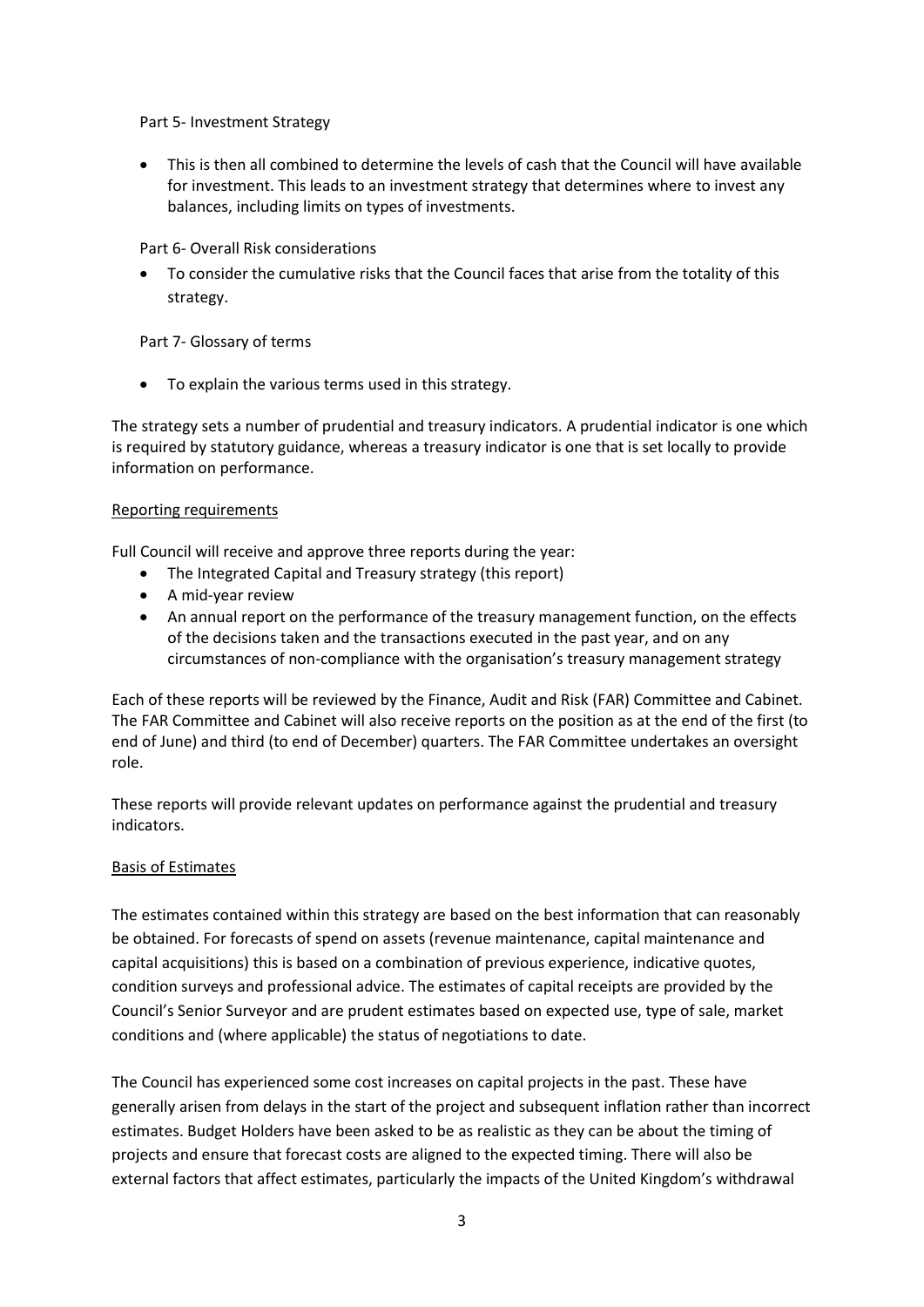from the European Union and ongoing uncertainty over Covid-19. For capital projects, there is some flexibility to the extent to which they can overspend without further approval (ranging from 5% to 20% dependant on value) and this is considered in setting this overall strategy and in the quarterly monitoring.

# Treasury Management Policy and Treasury Management Practices

In line with guidance from the Chartered Institute of Public Finance and Accountancy, the Council sets the following treasury management policy:

- 1. This Council defines its treasury management activities as: The management of the organisation's investments and cash flows, its banking, money market and capital market transactions; the effective control of the risks associated with those activities; and the pursuit of optimum performance consistent with those risks.
- 2. The Council regards the successful identification, monitoring and control of risk to be the prime criteria by which the effectiveness of its treasury management activities will be measured. Accordingly, the analysis and reporting of treasury management activities will focus on their risk implications for the organisation, and any financial instruments entered into to manage these risks.
- 3. The Council acknowledges that effective treasury management will provide support towards the achievement of its business and service objectives. It is therefore committed to the principles of achieving value for money in treasury management, and to employing suitable comprehensive performance measurement techniques, within the context of effective risk management.

The Council also has treasury management practices (TMPs) which set out how the Council will carry out, manage and control the achievement of the policy above in practice. These TMPs follow the recommendations contained within the Code of Practice on Treasury Management (published by CIPFA), subject only to amendment where necessary to reflect the particular circumstances of the Council. Such amendments are minor and do not result in any material deviation from the Code's key principles. The TMPs cover the following areas:

- TMP1- Risk Management
- TMP2- Performance Measurement
- TMP3- Decision making and analysis
- TMP4- Approved instruments, methods and techniques
- TMP5- Organisation, clarity and segregation of responsibilities, and dealing arrangements
- TMP6- Reporting requirements and management information arrangements
- TMP7- Budgeting accounting and audit arrangements
- TMP8- Cash and cash-flow management
- TMP9- Money laundering
- TMP10- Staff training and qualifications
- TMP11- Use of external service providers
- TMP12- Corporate Governance

# Treasury Consultant

The Council renewed its contracted with Link Asset Services to provide treasury management advice for the three year period October 2019 – September 2022. It is recognised that the responsibility for treasury management decisions remains with the Council at all times and the Council will ensure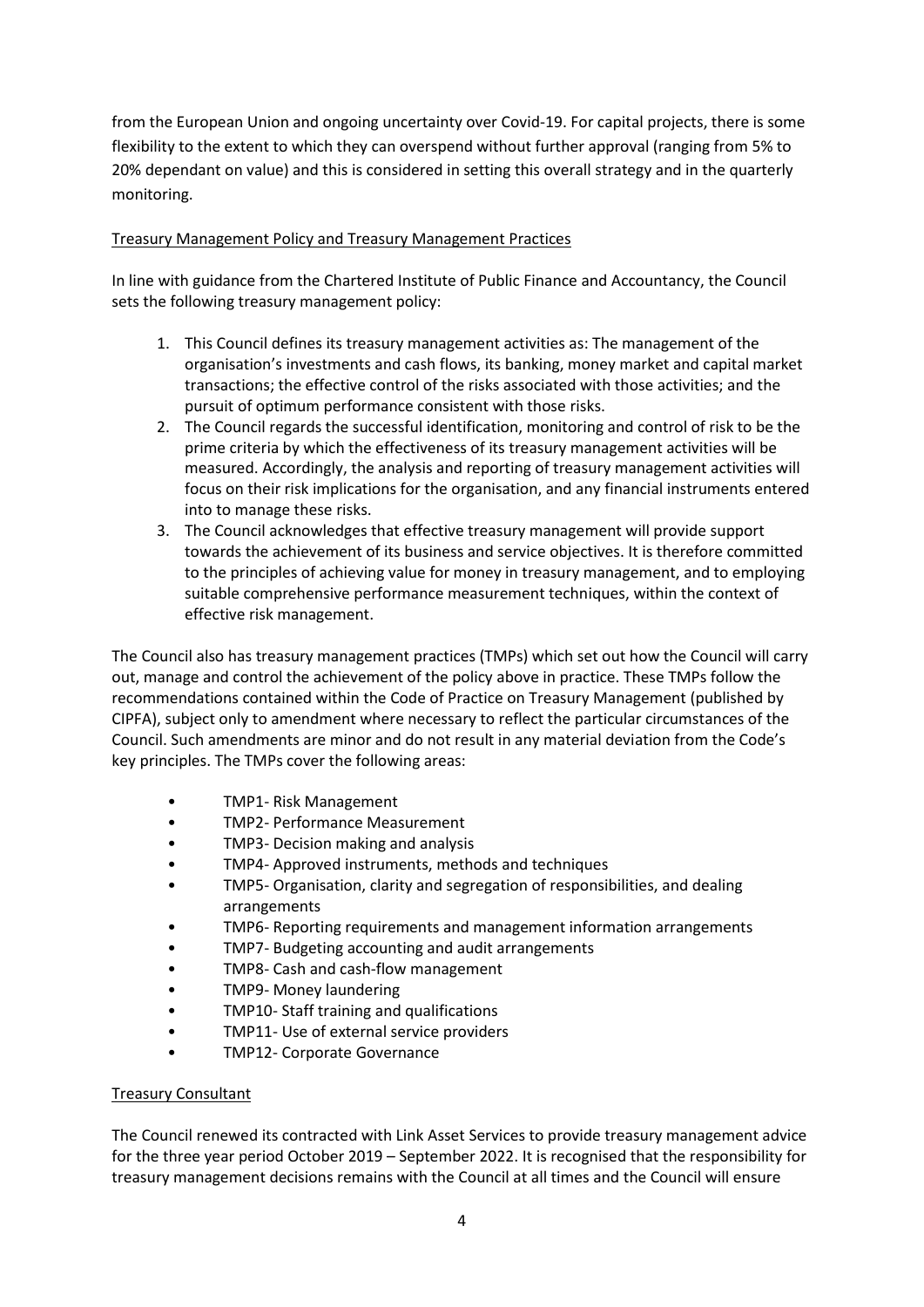that undue reliance is not placed upon Link. However, there is value in employing external providers of treasury management services in order to acquire access to specialist skills and resources. The Council will ensure that the terms of their appointment and the methods by which their value will be assessed are properly agreed and documented.

The performance of the treasury consultant is assessed through regular meetings and the justifications for the advice provided.

#### Skills and culture

It is important that decision makers are given the information that they need to make those decisions. Given that treasury and risk management can be a complex area; this should be accompanied by the availability of appropriate training. To address the availability of information, all Council, Cabinet and Committee reports include sections on both financial and risk implications. Where a decision is more financial in nature then these considerations will be detailed throughout the report. Table 1 details the key groups in relation to decision making and the training that has been made available. This strategy is required to disclose the steps that have been taken to provide training, and it is up to individual members of those groups to ensure that they take advantage of the opportunities offered.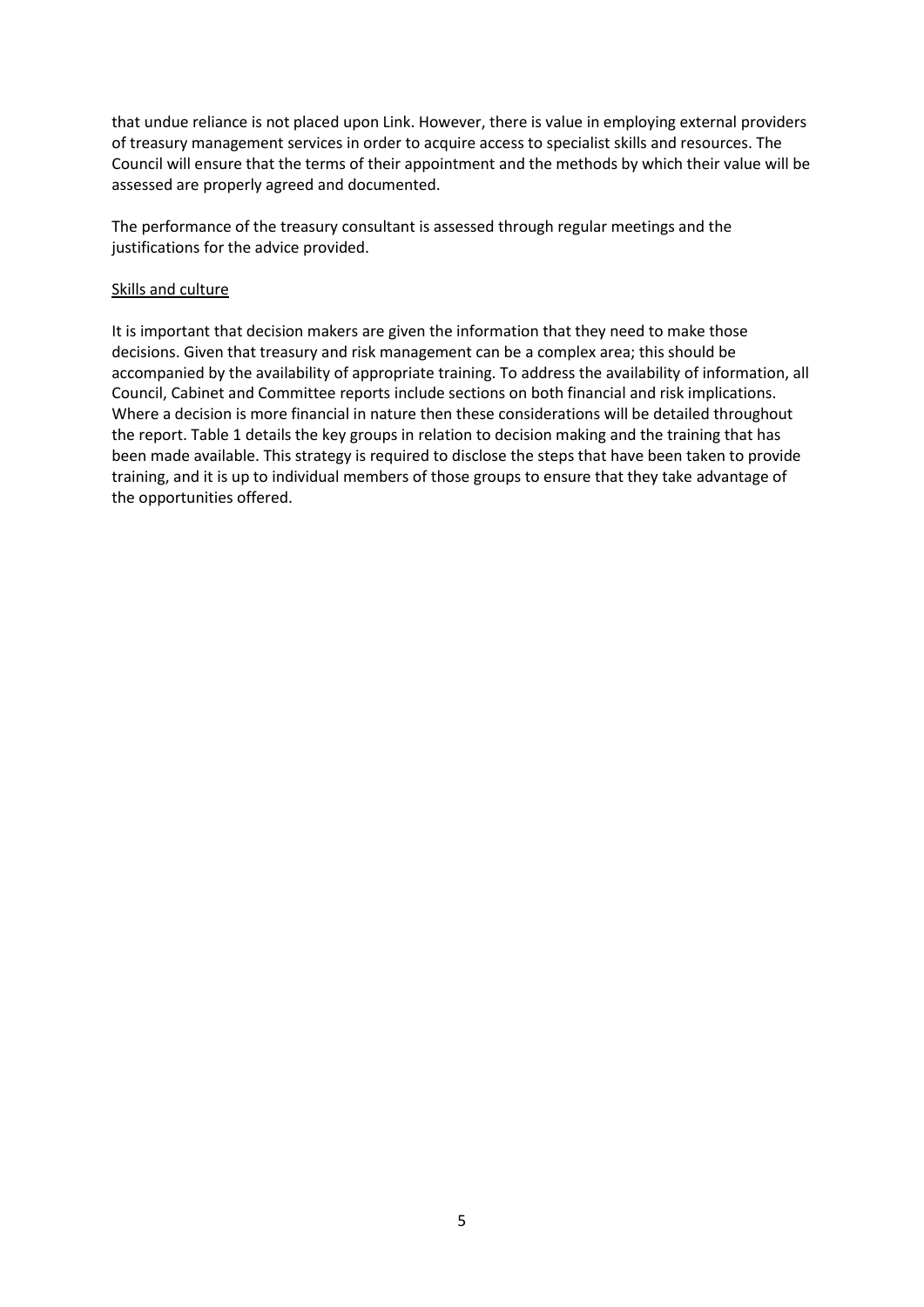| Table 1                                                                              |                                                                                                                                                                                                                                                                                                                                       |                                                                                                                                                                                                                                           |
|--------------------------------------------------------------------------------------|---------------------------------------------------------------------------------------------------------------------------------------------------------------------------------------------------------------------------------------------------------------------------------------------------------------------------------------|-------------------------------------------------------------------------------------------------------------------------------------------------------------------------------------------------------------------------------------------|
| Group                                                                                | <b>Reason for training</b>                                                                                                                                                                                                                                                                                                            | Training that has been made available                                                                                                                                                                                                     |
| <b>Full Council</b><br>(All<br>Councillors)                                          | Required to formally adopt this Strategy.<br>Required to approve any capital purchase<br>over £2.5m.                                                                                                                                                                                                                                  | Annual training that provides an introduction to Local<br>Authority funding and accounting did not take place<br>due to Covid-19 and that there were no elections, so no<br>new Councillors. To be reinstated during 2021.                |
|                                                                                      |                                                                                                                                                                                                                                                                                                                                       | Training session in 2018/19 provided by Link (the<br>Council's treasury advisors) on risk and how it can be<br>assessed, particularly in relation to capital investment.<br>To review when to re-run this session.                        |
| Finance,<br>Audit and<br>Risk<br>Committee                                           | To review the Council's policies on<br>Treasury, Capital and the Medium-Term<br>Financial Strategy.                                                                                                                                                                                                                                   | Members of the Committee (and substitutes) are<br>encouraged to complete a skills self-assessment. This<br>allows the targeting of specific training.                                                                                     |
|                                                                                      | To monitor the effective development<br>and operation of risk management.                                                                                                                                                                                                                                                             | Regular reporting to the Committee on Capital, Risk and<br>Treasury provides the opportunity to ask questions.                                                                                                                            |
| <b>Chief Finance</b><br>Officer and<br>Finance<br>Team                               | Responsibility for the financial<br>management of the Council (under s151<br>of Local Government Act, 1972), including<br>capital and treasury management.<br>Provide advice to Budget Holders in<br>respect of financial management.<br>Responsible for reviewing and amending<br>the financial implications sections of<br>reports. | Ongoing Continuing Professional Development for all<br>qualified members of the finance team, including<br>focused training for specific areas of responsibility.                                                                         |
| Senior<br>Management<br>Team (SMT)/<br>Officer<br>Leadership<br>Team (LT)            | Individual Service Directors will be<br>responsible for putting forward<br>proposals.<br>Proposals will be reviewed by the Senior<br>Management Team prior to taking<br>through the Committee process.<br>Members of SMT are likely to be involved<br>in negotiating commercial deals.                                                | Training session on risk, risk appetite and assessing risk.<br>Regular updates on the Council's funding and finances,<br>including significant changes in regulations.<br>Training on the core principles of the prudential<br>framework. |
| Political<br>Liaison Board<br>(Joint<br>Member and<br>Officer<br>Leadership<br>Team) | Cabinet makes recommendations to<br>Council on the policy direction and<br>budget for the Council.<br>Approves capital spend up to £2.5m.                                                                                                                                                                                             | Presentations on the implications of the CIPFA Financial<br>Management Code to help ensure effective financial<br>governance and sustainability.                                                                                          |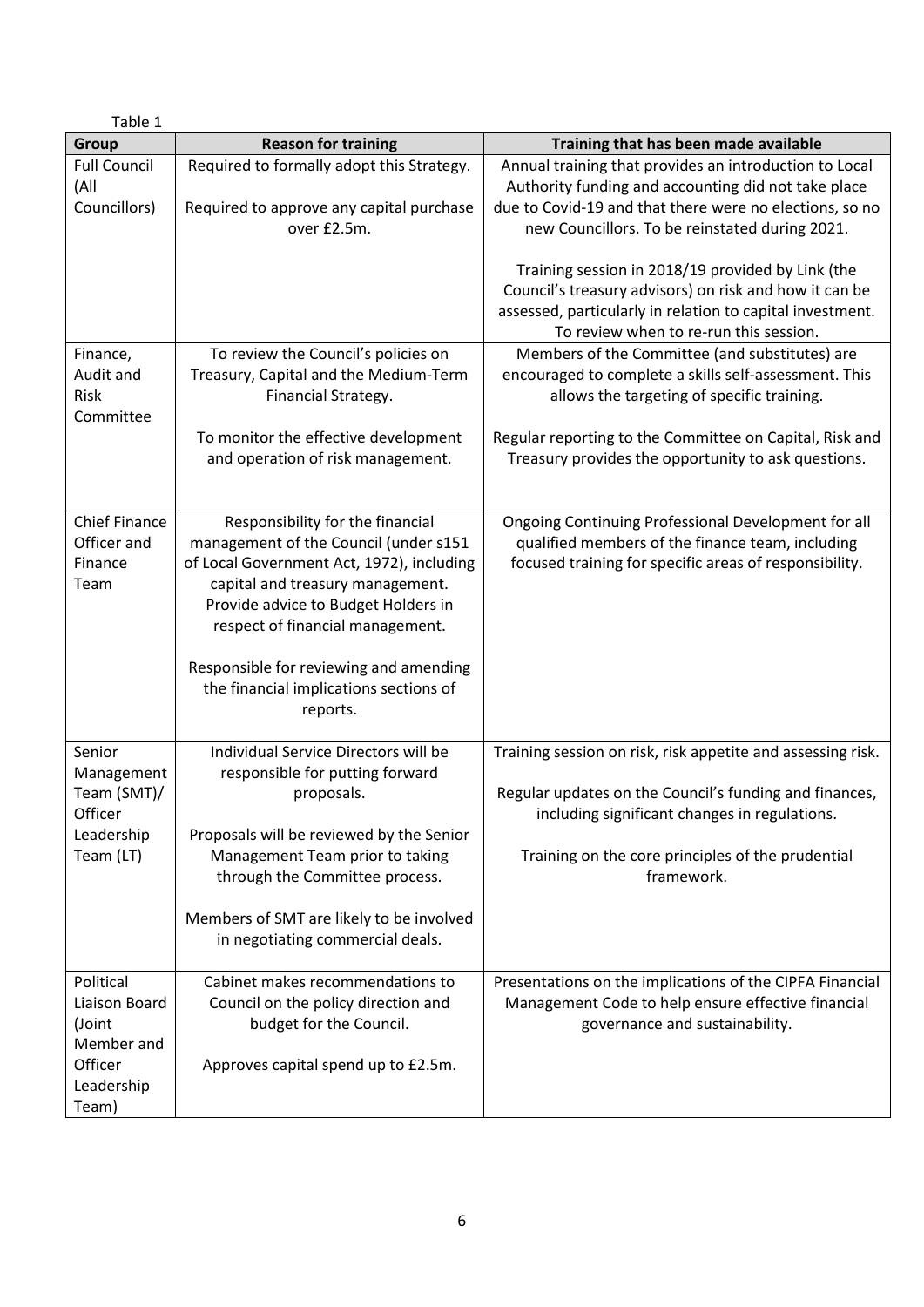# **Part 2- Capital Spend**

# Current Capital Assets

As at 31<sup>s</sup> March 2020, a summary of the capital assets owned by the Council is shown in table 2 below.

| Table 2                  |                                       |                                        |                     |
|--------------------------|---------------------------------------|----------------------------------------|---------------------|
| <b>Asset Type</b>        | <b>Asset</b>                          | <b>Reason for ownership</b>            | <b>Value (£000)</b> |
| Investment               | Various                               | Retained to generate income            | 17,785              |
| Properties               |                                       |                                        |                     |
| Surplus Land and         | Various                               | Held for future sale or development    | 17,307              |
| buildings                |                                       |                                        |                     |
| Offices and Storage      | <b>DCO</b>                            | Staff offices, customer service centre | 5,075               |
|                          |                                       | and democratic facilities              |                     |
| Offices and Storage      | Unit 3                                | Off-site storage, back-up IT and       | 400                 |
|                          |                                       | emergency planning                     |                     |
| Leisure Facilities       | Hitchin Swim Centre / Archers         | Service use                            | 7,021               |
| Leisure Facilities       | Letchworth Outdoor Pool               | Service use                            | 2,605               |
| Leisure Facilities       | North Herts Leisure Centre            | Service use                            | 12,109              |
| Leisure Facilities       | Royston Leisure Centre                | Service use                            | 7,172               |
| Leisure Facilities       | <b>Pavilions</b>                      | Service use                            | 1,676               |
| Leisure Facilities       | Recreation Grounds / Play Areas /     | Service use                            | 5,978               |
|                          | Gardens/Allotments                    |                                        |                     |
| Community                | Various                               | Community facilities, generally        | 11,259              |
| <b>Centres and Halls</b> |                                       | operated by third parties              |                     |
| Markets                  | <b>Hitchin Market</b>                 | To provide a market                    | 134                 |
|                          |                                       |                                        |                     |
| <b>Museums and Arts</b>  | <b>Hitchin Town Hall and District</b> | District-wide museum and               | 12,254              |
|                          | Museum                                | community facility                     |                     |
| <b>Museums and Arts</b>  | Letchworth and Hitchin museums,       | Museum storage                         | 1,398               |
|                          | <b>Burymead store</b>                 |                                        |                     |
| Cemeteries               | Various                               | Service use                            | 1,419               |
| <b>Community Safety</b>  | Various CCTV cameras                  | Service use                            | 23                  |
| $\mathsf{I}\mathsf{T}$   | Various computer equipment and        | To enable the delivery of other        | 240                 |
|                          | software                              | services                               |                     |
| Parking                  | Various car parks                     | Service use                            | 9,368               |
| <b>Waste Collection</b>  | <b>Bins</b>                           | Service use                            | 509                 |
| <b>Waste Collection</b>  | Vehicles                              | Service use                            | 2,270               |
| Public                   | Various                               | Subject to leases/ management          | 503                 |
| Conveniences             |                                       | arrangements                           |                     |
| Other                    | Various                               | Various                                | 436                 |
| <b>Total</b>             |                                       |                                        | 116,941             |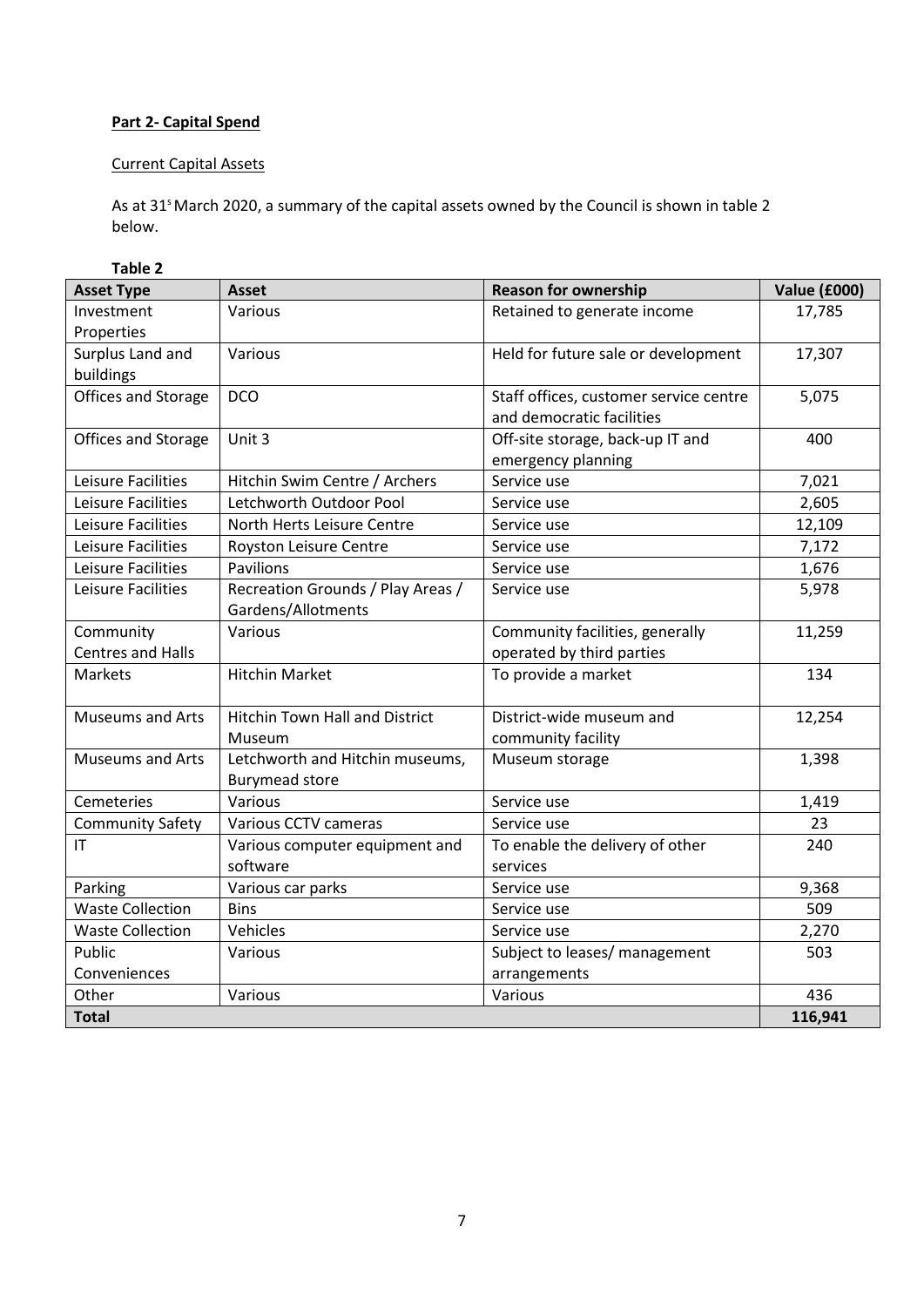Table 3 shows the capital expenditure that has been incurred during the year, or is forecast to be spent in the remainder of the year:

| Table 3           |                             |                                                         |                     |
|-------------------|-----------------------------|---------------------------------------------------------|---------------------|
| <b>Asset Type</b> | <b>Asset</b>                | Reason for purchase/expenditure                         | <b>Value (£000)</b> |
| Investment        | <b>Residential Housing</b>  | To enable the conversion of Harkness Court to increase  | 30                  |
| Properties        |                             | housing provision in the District                       |                     |
| IT                | Various computer            | To maintain IT service and provision of equipment in    | 694                 |
|                   | equipment and<br>software   | the Council Chamber                                     |                     |
| Various           | Various                     | Capital maintenance of Council buildings/land           | 668                 |
| Leisure           | Hitchin Swim Centre /       | Replace Outdoor Boiler                                  | 40                  |
| <b>Facilities</b> | <b>Archers</b>              |                                                         |                     |
| Leisure           | Letchworth Outdoor          | Replace Outdoor Boiler                                  | 40                  |
| <b>Facilities</b> | Pool                        |                                                         |                     |
| Leisure           | North Herts Leisure         | Refurbish Members Changing room and upgrade             | 259                 |
| <b>Facilities</b> | Centre                      | <b>Circulation Pipe work</b>                            |                     |
| Leisure           | Leisure Condition           | Improvements to various Leisure sites                   | 87                  |
| <b>Facilities</b> | Survey                      |                                                         |                     |
| Leisure           | <b>Recreation Grounds /</b> | Refurbishment of play areas.                            | 147                 |
| <b>Facilities</b> | Play Areas / Gardens        |                                                         |                     |
| Cemeteries        | Various                     | St Johns and Wilbury Hills Path enhancement             | 20                  |
| Museums and       | Hitchin Town Hall and       | Mainly works to the Town Hall                           | 188                 |
| Arts              | <b>District Museum</b>      |                                                         |                     |
| Museums and       | Museum storage              | Museum storage solution                                 | 100                 |
| Arts              |                             |                                                         |                     |
| Parking           | Multi-storey car parks      | Lighting at Letchworth Multi-storey, wall works at      | 871                 |
|                   |                             | Lairage Car Park, lift refurbishment at Lairage,        |                     |
|                   |                             | resurfacing Lairage.                                    |                     |
| Parking           | Off Street                  | Upgrade pay and display machines and resurfacing        | 53                  |
| Community         | Various                     | Grants for refurbishment of community facilities.       | 572                 |
| Centres and       |                             | Relates to properties that are not owned by the Council |                     |
| Halls             |                             | (REFCUS).                                               |                     |
| Grants            | Various                     | Disabled Facilities Grants and private sector housing   | 239                 |
|                   |                             | grants S106 Grants (REFCUS)                             |                     |
| <b>Total</b>      |                             |                                                         | 4,008               |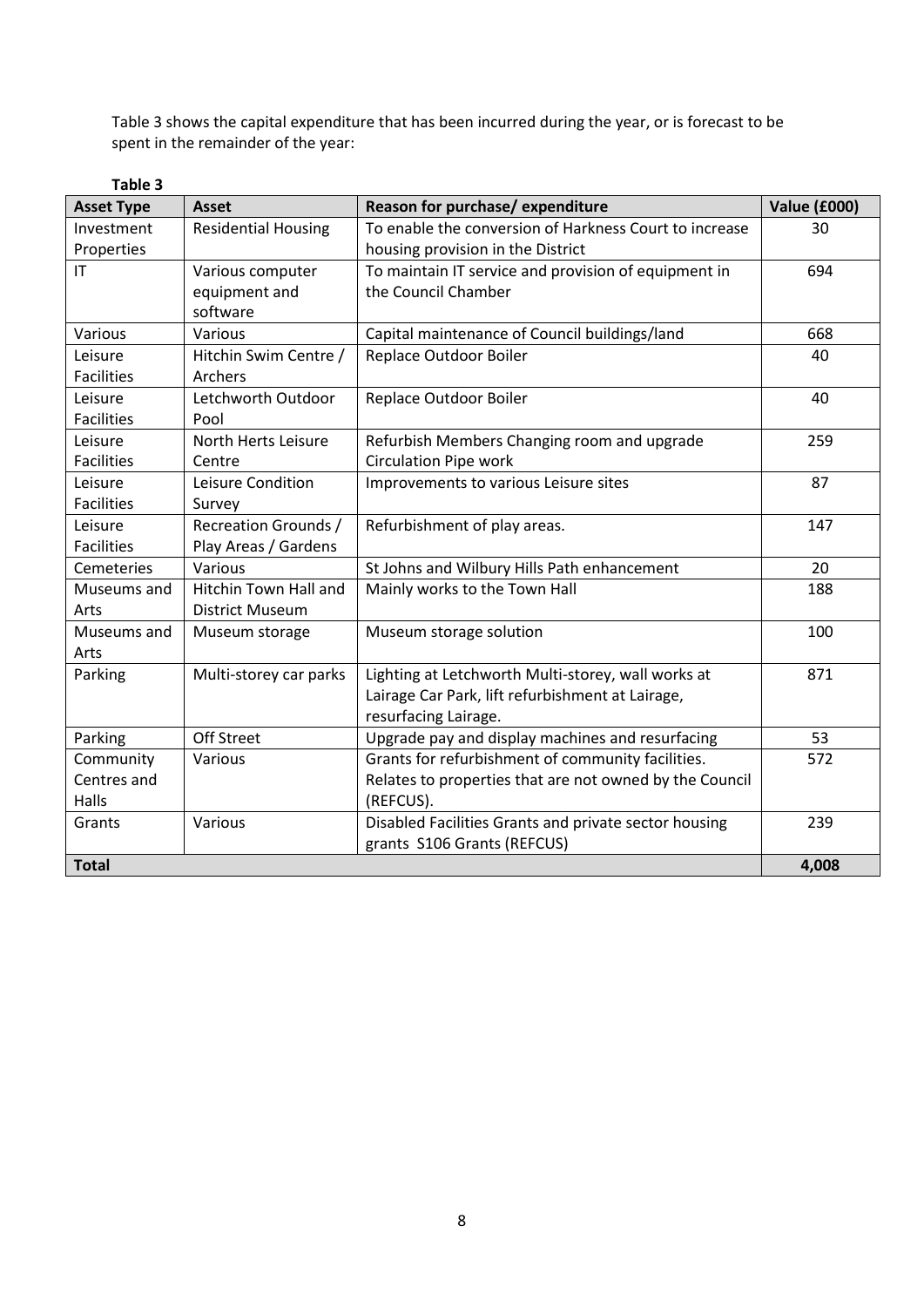# **Capitalisation Policy:**

Assets that have physical substance and are held for use in the production or supply of goods or services, for rental to others, or for administrative purposes and that are expected to be used during more than one financial year are classed as Property, Plant and Equipment.

Expenditure, above the de-minimis level, on the acquisition, creation or enhancement of property, plant and equipment is capitalised on an accruals basis provided that it is probable that the future economic benefits or service potential associated with the item will flow to the authority and the cost of the item can be measured reliably. Expenditure that maintains but does not add to an asset's potential to deliver future economic benefits or service potential (i.e. repairs and maintenance) or is below the de-minimis level, is charged as an expense when it is incurred.

The Authority's de-minimis level is £20,000 for property and £10,000 for vehicles, plant and equipment.

The Council will provide grants that fund works on assets that it does not own. This expenditure can be treated as capital expenditure, even though it does not create an asset that the Council would then own or recognise. This is known as revenue expenditure allowed to be funded by capital under statute (or REFCUS).

For the assets that the Council owns (or plans to purchase in the year) that are **not** for service delivery, the security, liquidity and yield in relation to these have been considered. For these assets it is up to the Council to determine how it balances these, and this will depend on its risk appetite. This analysis is shown in Table 4. In most cases, assets are grouped together by type. Assets that are held for income generation purposes are revalued annually. This valuation is on a fair value basis. Unless detailed below the asset is considered to provide sufficient security.

# **Definitions:**

Security- In traditional treasury terms, this is the possibility that other parties fail to pay amounts due to the Authority. For commercial investments it relates to how susceptible they are to changes in value and market conditions.

Liquidity- This is the possibility that the Authority may not have funds available to meet its commitments to make payments. In general it relates to how easy it is to sell an asset.

Yield- The income return on an investment or asset, such as the interest received or rental income from holding a particular investment or asset.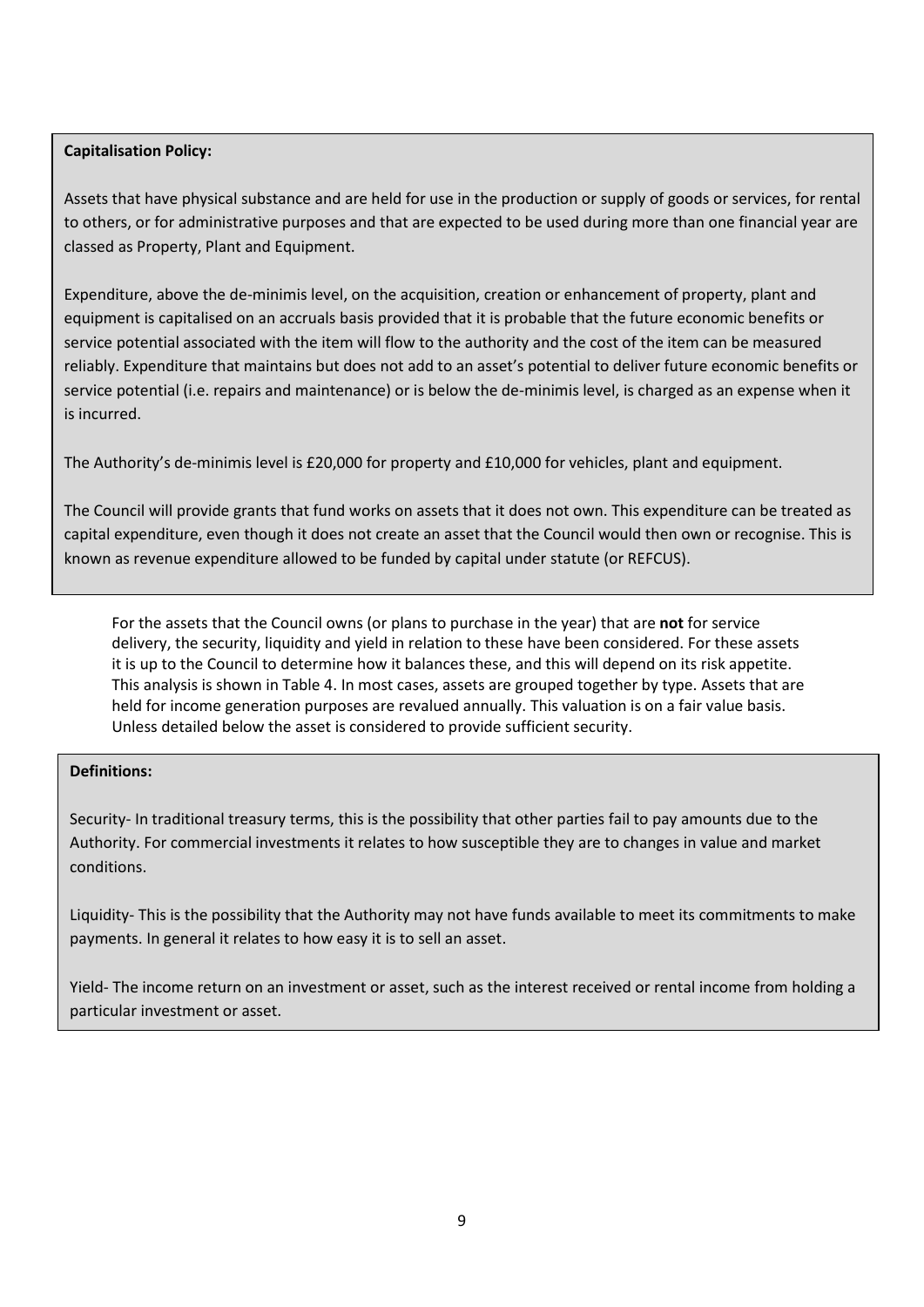| Table 4                                                                                                          |                                                                                                                                                                                                                 |                                                                                                                                                                                                                                                                                             |                                                                                                                                                  |
|------------------------------------------------------------------------------------------------------------------|-----------------------------------------------------------------------------------------------------------------------------------------------------------------------------------------------------------------|---------------------------------------------------------------------------------------------------------------------------------------------------------------------------------------------------------------------------------------------------------------------------------------------|--------------------------------------------------------------------------------------------------------------------------------------------------|
| Asset (or type of                                                                                                | <b>Security</b>                                                                                                                                                                                                 | Liquidity                                                                                                                                                                                                                                                                                   | Yield                                                                                                                                            |
| asset)                                                                                                           |                                                                                                                                                                                                                 |                                                                                                                                                                                                                                                                                             |                                                                                                                                                  |
| Ground leases- mainly<br>of commercial<br>premises in Royston,<br>Letchworth and<br>Hitchin (£15.6m by<br>value) | Generally subject to long<br>leases where the land has<br>been built on. The building<br>would become owned by<br>the Council if there was a<br>default on the lease<br>agreement. Therefore, high<br>security. | It is possible that the<br>Council could try and sell to<br>the leaseholder. Otherwise<br>low liquidity in common<br>with commercial premises.                                                                                                                                              | The assets have been<br>owned for a number of<br>years. Valuations are based<br>on the yield generated.                                          |
| Churchgate Shopping<br>Centre, Hitchin-<br>ground lease (value<br>f1.8m)                                         | A long lease with upward<br>only rent reviews. However,<br>this is dependent on<br>amounts due being paid.<br>The Covid-19 restrictions<br>mean that amounts are<br>currently overdue.                          | On the basis that it<br>generates a reasonable<br>rental stream, likely to be<br>some interest as an<br>investment. Current rental<br>stream is affected by the<br>current Covid-19<br>restrictions. Therefore, low<br>liquidity, which may<br>improve when Covid-19<br>restrictions cease. | Valuations are based on the<br>yield generated.                                                                                                  |
| Letchworth Town Hall<br>(value £0.6m)                                                                            | 25 year lease (from 2012)<br>where the tenant has<br>provided significant<br>investment.                                                                                                                        | Very low liquidity as would<br>require someone to be<br>interested in this type of<br>building. Listed so would<br>limit redevelopment.                                                                                                                                                     | Valuations are based on the<br>yield generated.                                                                                                  |
| Beverley Close Store,<br>Royston (value £0.1m)                                                                   | 15 year lease from 2017                                                                                                                                                                                         | Low liquidity in common<br>with commercial premises.                                                                                                                                                                                                                                        | Valuations are based on the<br>yield generated. Previously<br>used as a Council store and<br>a decision was made to<br>retain for rental income. |
| <b>Residential housing</b><br>(Harkness Court)                                                                   | The demand for housing is<br>considered to be greater<br>than an office building.<br>Therefore, the expenditure<br>on a conversion scheme is<br>expected to increase the<br>security of the asset.              | The liquidity of the asset<br>increased with the granting<br>of planning permission and<br>building regulation<br>approval. Will continue to<br>increase as conversion<br>works progress. On<br>completion will have quite<br>high liquidity.                                               | Not currently generating<br>any income. The<br>conversion will increase the<br>capital value / enable<br>generation of rental<br>income.         |
| Other assets valued at<br>less than £0.1m<br>(£0.3m in total)                                                    | Not fully assessed                                                                                                                                                                                              | Not fully assessed                                                                                                                                                                                                                                                                          | Not fully assessed                                                                                                                               |

# **Definitions:**

Fair Value: The price that would be received to sell an asset in an orderly transaction between market participants at the measurement date.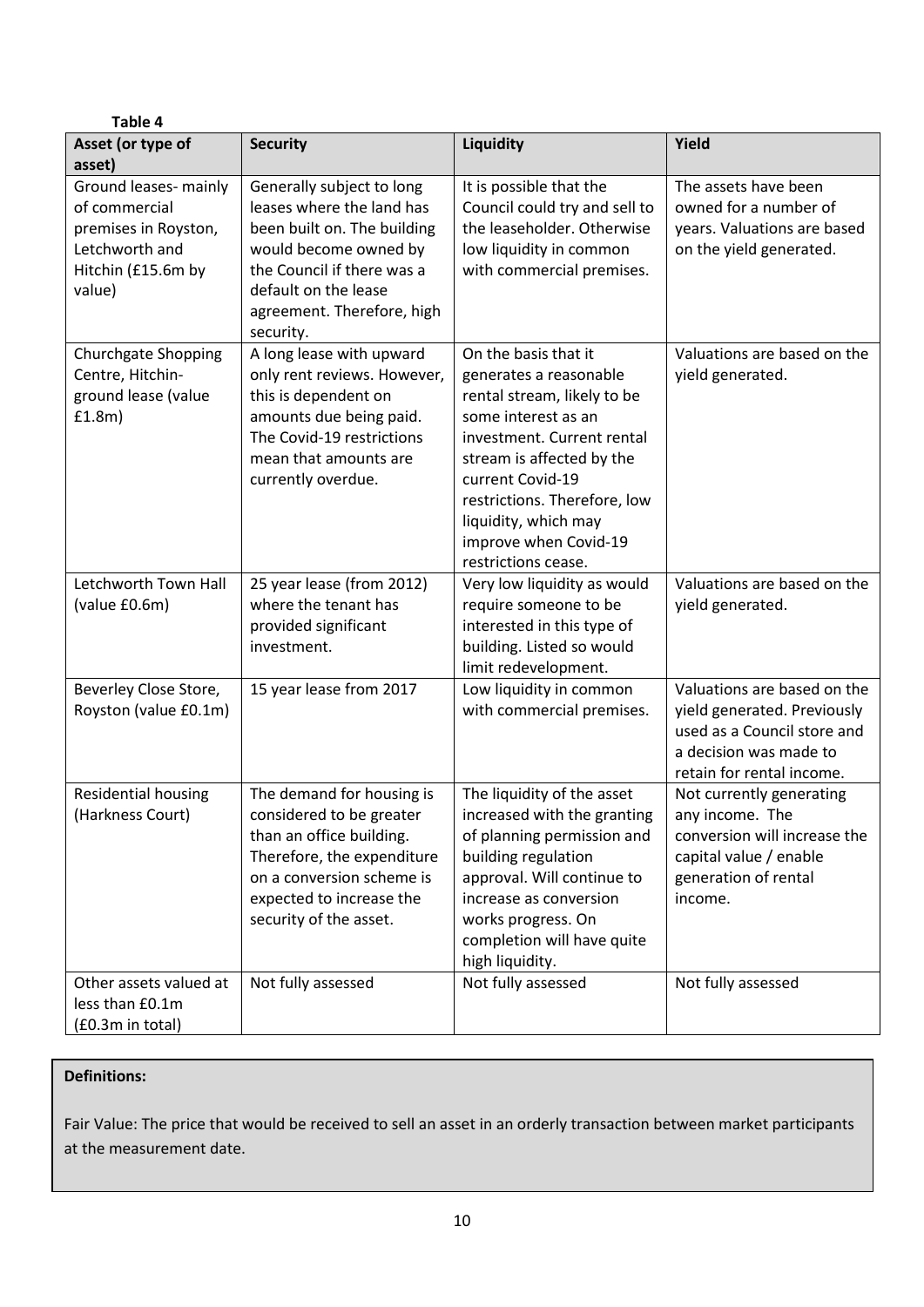For each of the assets in table 4, there is also a requirement to carry out a fair value assessment that demonstrates that the underlying assets provide security for the capital invested. There is a further requirement to carry out an assessment of the risk of loss. This assessment generally relates to investments in commercial activities so includes items that may be less relevant to the majority of our assets. In total the risk assessment covers:

- Assessment of the market that competing in, including nature and level of competition, market and customer needs including how these will evolve over time, barriers to entry and exit, and ongoing investment required.
- Use of external advisers and how the quality of these is monitored
- Whether credit ratings are used and how these are monitored
- Any other sources of information that are used

The assessments described above are shown in table 5. In most cases the assets are grouped together by type.

| Asset (or type of<br>asset)                                                                                      | <b>Fair value assessment</b>                                                 | Assessment of the risk of loss                                                                                                                                                                                                                                                                                                                                                                                                                                                                                                                                                                                                                                                                                                                                                                       |
|------------------------------------------------------------------------------------------------------------------|------------------------------------------------------------------------------|------------------------------------------------------------------------------------------------------------------------------------------------------------------------------------------------------------------------------------------------------------------------------------------------------------------------------------------------------------------------------------------------------------------------------------------------------------------------------------------------------------------------------------------------------------------------------------------------------------------------------------------------------------------------------------------------------------------------------------------------------------------------------------------------------|
| Ground leases- mainly<br>of commercial<br>premises in Royston,<br>Letchworth and<br>Hitchin (£15.6m by<br>value) | Valued on a fair value basis.<br>The valuation is based on<br>rental yields. | Subject to competition from other sites within the same<br>industrial areas and other locations. Difficult<br>(uneconomic) for current lessees to exit due to lease<br>terms and investment in the site. Any maintenance is the<br>responsibility of the leaseholder.                                                                                                                                                                                                                                                                                                                                                                                                                                                                                                                                |
| <b>Churchgate Shopping</b><br>Centre, Hitchin-<br>ground lease (value<br>f1.8m)                                  | Valued on a fair value basis.<br>The valuation is based on<br>rental yields. | External valuations have been commissioned in recent<br>years. These have highlighted the difficulties that face<br>retail and shopping centres in particular. These<br>difficulties have been heightened by the current Covid-19<br>restrictions. It is unclear whether this additional impact<br>will be ongoing when restrictions are lifted. Whilst, the<br>freehold that the Council has is on beneficial terms which<br>would usually provide investment returns, these returns<br>are uncertain when the leaseholder is unable to generate<br>income to afford to pay them. Whilst maintenance is the<br>responsibility of the leaseholder, this will be impacted by<br>availability of funds. Valuation reports have been<br>checked and challenged by the Council's chartered<br>surveyors. |
| Letchworth Town Hall<br>(value £0.6m)                                                                            | Valued on a fair value basis.<br>The valuation is based on<br>rental yields. | The building has some unique features in relation to its<br>prominence and location. However, overall, there<br>currently is an over-supply of office accommodation in<br>Letchworth. Difficult (uneconomic) for current lessees to<br>exit due to lease terms and investment in the building.<br>Any maintenance during the lease term is the<br>responsibility of the leaseholder.                                                                                                                                                                                                                                                                                                                                                                                                                 |

| <b>Table</b> |  |
|--------------|--|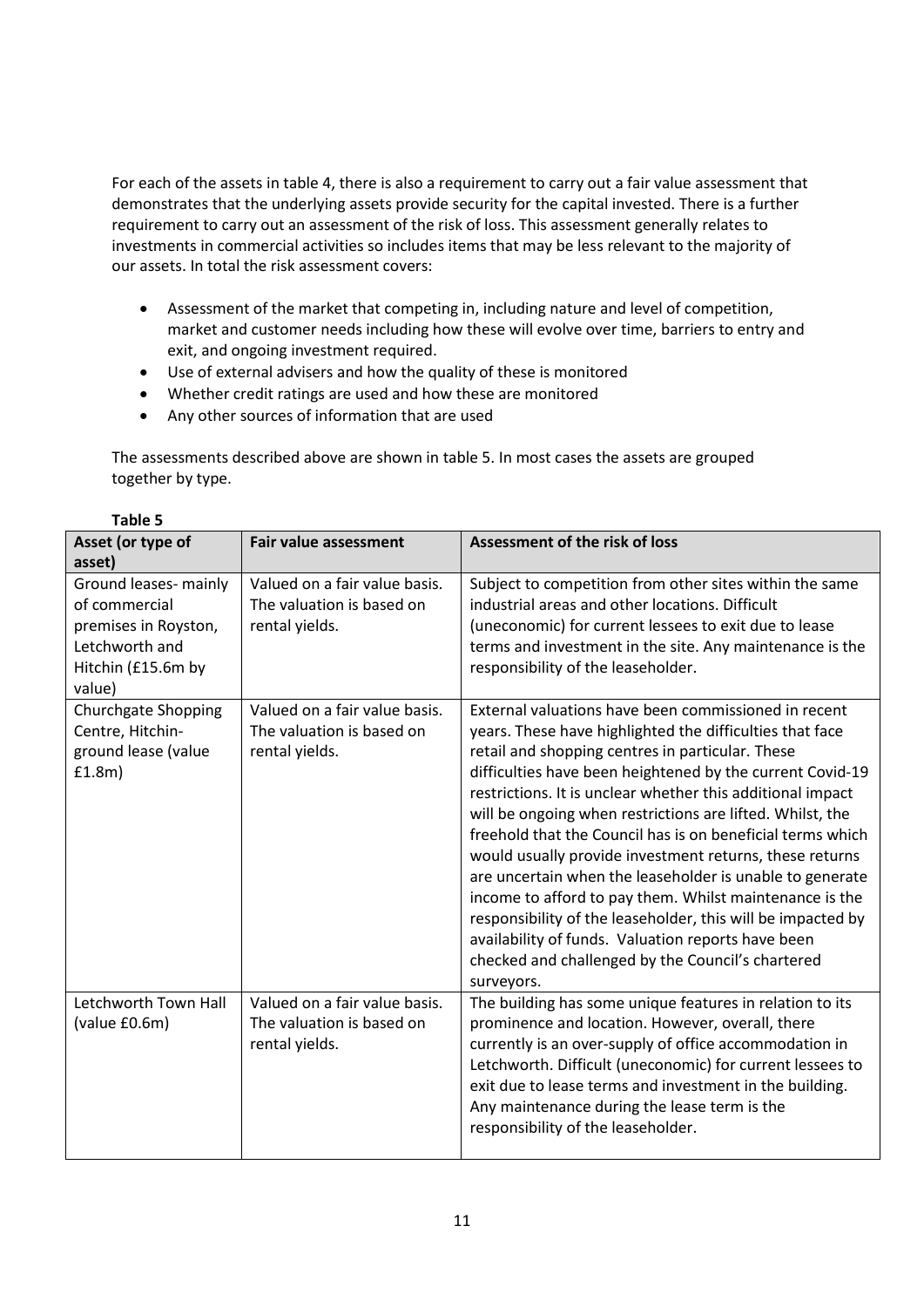| Asset (or type of      | <b>Fair value assessment</b>  | Assessment of the risk of loss                           |
|------------------------|-------------------------------|----------------------------------------------------------|
| asset)                 |                               |                                                          |
| Beverley Close Store,  | Valued on a fair value basis. | Subject to competition from other sites within the same  |
| Royston (value £0.1m)  | The valuation is based on     | industrial areas and other locations. Currently let to a |
|                        | rental yields.                | company with significant property interest nearby. Might |
|                        |                               | be difficult to re-let.                                  |
| Other assets valued at | Not fully assessed            | Not fully assessed                                       |
| less than £0.1m        |                               |                                                          |
| (£0.3m in total)       |                               |                                                          |

Under the 'Use of Capital Receipts Direction', the Council can treat certain specified revenue spend as capital. Further details of the direction are shown below. Where this direction is used, the spend is included in the capital forecasts in tables 3, 6 and 7.

# **Use of Capital Receipts Direction:**

. There are no plans to make further use of the Direction in the period 2021/22– 2025/26.The Capital Receipts direction has been used to fund the decommissioning of pavilions and play areas in 2018/19.

For all assets the future capital cost of maintaining those assets has been considered, and gives the following future capital spend requirements (table 6).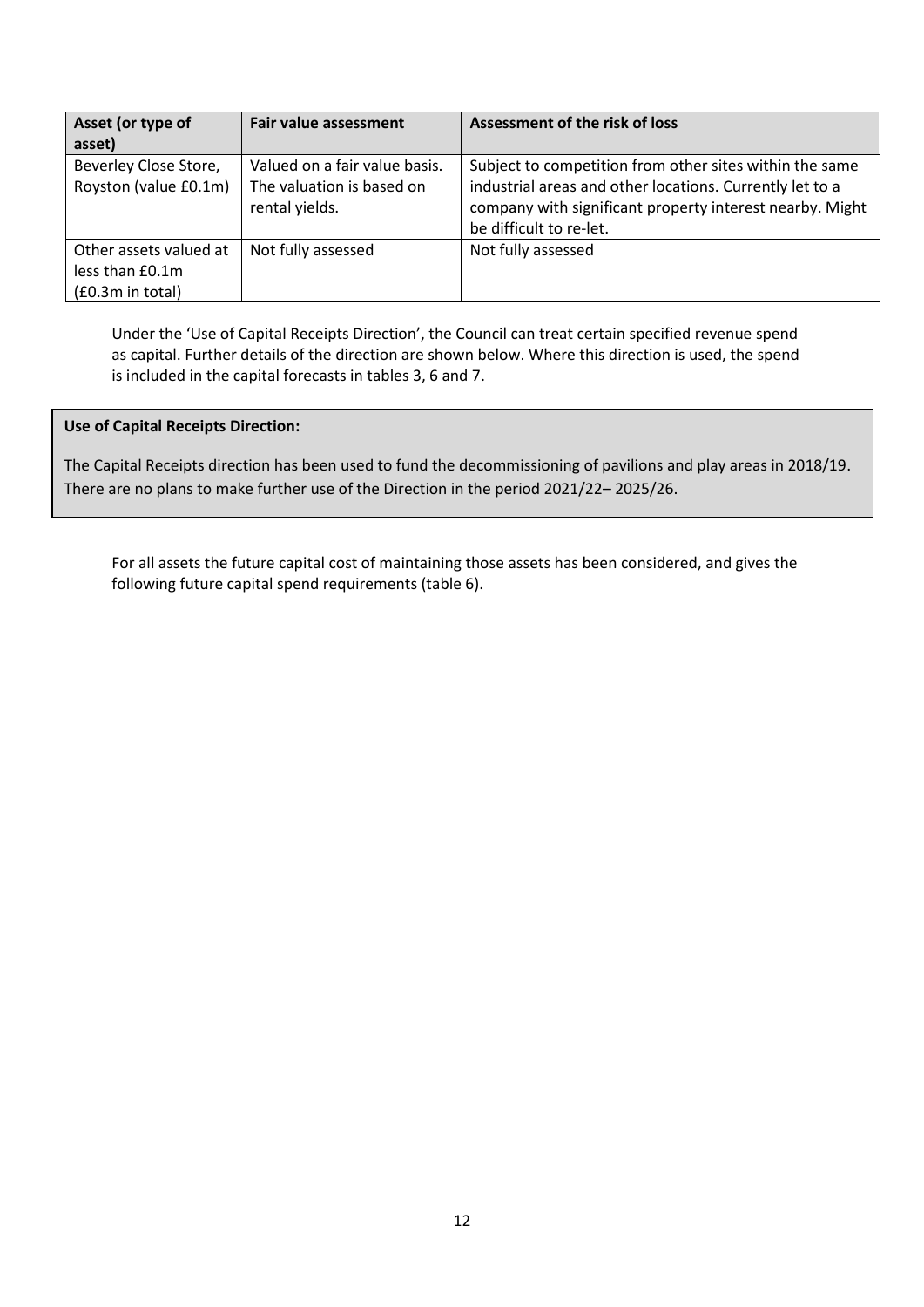| ıhl<br>ıρ<br>а |
|----------------|
|----------------|

| <b>Asset</b>                      | <b>Description of future</b>                              | <b>Forecast Capital Expenditure (£000)</b> |             |             |             |             |             |  |
|-----------------------------------|-----------------------------------------------------------|--------------------------------------------|-------------|-------------|-------------|-------------|-------------|--|
|                                   | capital expenditure                                       | 2021/22                                    | 2022/23     | 2023/24     | 2024/25     | 2025/26     | 2026/27     |  |
|                                   |                                                           |                                            |             |             |             |             | to          |  |
|                                   |                                                           |                                            |             |             |             |             | 2030/31     |  |
|                                   | <b>Existing Capital Programme-schemes 2021/22 onwards</b> |                                            |             |             |             |             |             |  |
| Various                           | Capital maintenance                                       | 255                                        | 0           | 0           | $\mathbf 0$ | 0           | $0$ (tbc)   |  |
|                                   | based on condition                                        |                                            |             |             |             |             |             |  |
|                                   | surveys                                                   |                                            |             |             |             |             |             |  |
| Cemeteries                        | Ickneild Way, St Johns                                    | 60                                         | 0           | 10          | 50          | 0           | 30          |  |
|                                   | and Wilbury Hills -                                       |                                            |             |             |             |             |             |  |
| Computer Software &               | <b>Enhance Footpaths</b><br>To maintain IT services       | 87                                         | 492         | 133         | 458         | 494         |             |  |
| Equipment                         |                                                           |                                            |             |             |             |             | 1,174       |  |
| Lairage Multi-storey car          |                                                           | 111                                        | $\mathbf 0$ | $\mathbf 0$ | $\mathbf 0$ | $\mathbf 0$ | $\mathbf 0$ |  |
| park                              |                                                           |                                            |             |             |             |             |             |  |
| <b>Hitchin Swim Centre</b>        | Refurbishment / Boiler                                    | $\mathbf 0$                                | 30          | 40          | 200         | 300         | 605         |  |
|                                   | Replacement                                               |                                            |             |             |             |             |             |  |
| Letchworth Outdoor Pool           | <b>Boiler Replacement</b>                                 | 0                                          | 0           | 40          | 0           | 0           | 0           |  |
| North Herts Leisure               | Various                                                   | 50                                         | 330         | 250         | $\Omega$    | 0           | 270         |  |
| Centre                            | Refurbishments                                            |                                            |             |             |             |             |             |  |
| Royston Leisure Centre            | Various                                                   | $\mathbf 0$                                | 255         | $\mathbf 0$ | 150         | $\mathbf 0$ | 300         |  |
|                                   | Refurbishments                                            |                                            |             |             |             |             |             |  |
| Various                           | <b>Growth Fund Projects</b>                               | 713                                        | 0           | 0           | 0           | 0           | 0           |  |
| Various                           | Private sector housing                                    | 60                                         | 60          | 60          | 60          | 60          | 300         |  |
|                                   | grants (REFCUS)                                           |                                            |             |             |             |             |             |  |
| <b>Various Leisure Facilities</b> | <b>Condition Survey</b>                                   | $\mathbf 0$                                | $\mathbf 0$ | 107         | $\mathbf 0$ | $\mathbf 0$ | 0           |  |
|                                   | enhancements                                              |                                            |             |             |             |             |             |  |
| Various Off-Street Car            | Resurfacing / Lighting                                    | 163                                        | 56          | 8           | $\mathbf 0$ | $\mathbf 0$ | 0           |  |
| Parks                             |                                                           |                                            |             |             |             |             |             |  |
| Various Parks and                 | Enhancements                                              | 180                                        | 270         | 435         | 215         | 180         | 900         |  |
| Playgrounds                       |                                                           |                                            |             |             |             |             |             |  |
| <b>New Capital Programme</b>      |                                                           |                                            |             |             |             |             |             |  |
| <b>Coombes Community</b>          | Improve Underground                                       | 25                                         | 0           | $\pmb{0}$   | $\pmb{0}$   | 0           | 0           |  |
| Centre<br>Computer Software &     | Drainage<br>To maintain IT services                       | 90                                         | $\mathbf 0$ | 60          | 55          | 40          | 230         |  |
| Equipment                         |                                                           |                                            |             |             |             |             |             |  |
| Hitchin Swim Centre               | Replacement of                                            | 25                                         | $\mathbf 0$ | $\mathbf 0$ | $\mathbf 0$ | $\mathbf 0$ | 0           |  |
|                                   | <b>Domestic Hot Water</b>                                 |                                            |             |             |             |             |             |  |
|                                   | Calorifer                                                 |                                            |             |             |             |             |             |  |
| Lairage Multi-storey car          | Cosmetic coating to                                       | 75                                         | $\mathbf 0$ | $\mathbf 0$ | $\mathbf 0$ | $\mathbf 0$ | $\mathbf 0$ |  |
| park                              | four stairwells and                                       |                                            |             |             |             |             |             |  |
|                                   | replacement windows                                       |                                            |             |             |             |             |             |  |
|                                   | and doors                                                 |                                            |             |             |             |             |             |  |
| Newark Close                      | Road Replacement                                          | 65                                         | $\mathbf 0$ | 0           | $\mathbf 0$ | 0           | $\mathbf 0$ |  |
| North Herts Leisure               | <b>Replacement of Sport</b>                               | 30                                         | 0           | $\mathbf 0$ | $\mathbf 0$ | $\mathbf 0$ | 0           |  |
| Centre                            | Hall heating system                                       |                                            |             |             |             |             |             |  |
| Royston Leisure Centre            | Solar Thermal                                             | 50                                         | $\mathbf 0$ | $\mathbf 0$ | $\mathbf 0$ | 0           | $\mathbf 0$ |  |
|                                   | Installation                                              |                                            |             |             |             |             |             |  |
| <b>Thomas Bellamy House</b>       | Structural and roof                                       | 65                                         | $\mathbf 0$ | $\mathbf 0$ | $\mathbf 0$ | $\pmb{0}$   | $\mathbf 0$ |  |
|                                   | enhancements                                              |                                            |             |             |             |             |             |  |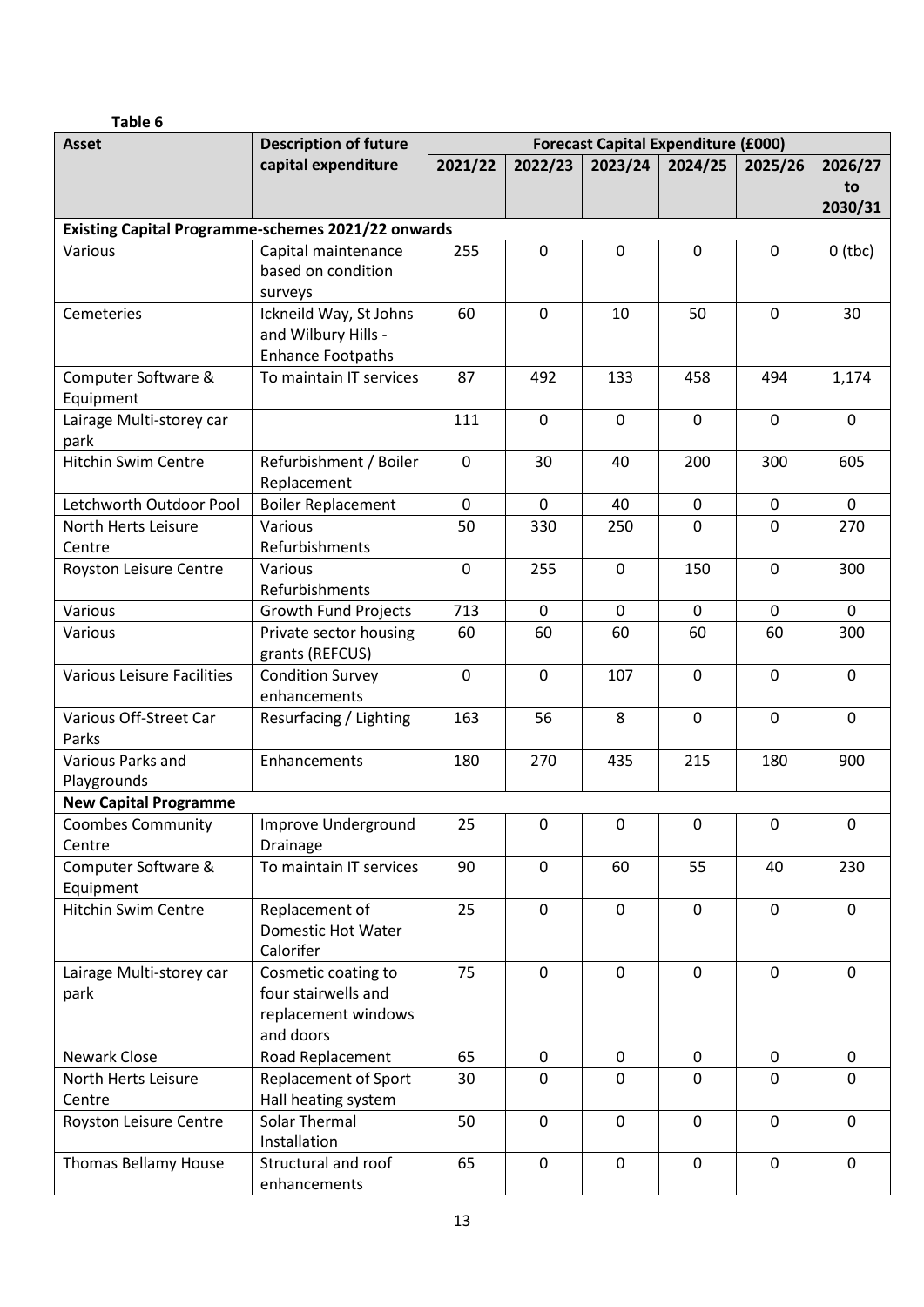| <b>Asset</b>                           | <b>Description of future</b> | 2021/22 | 2022/23 | 2023/24 | 2024/25 | 2025/26 | 2026/27 |
|----------------------------------------|------------------------------|---------|---------|---------|---------|---------|---------|
|                                        | capital expenditure          |         |         |         |         |         |         |
|                                        |                              |         |         |         |         |         | 2030/31 |
| Various Parks and                      | Enhancements                 | 45      | 10      | 0       |         | 0       | O       |
| Playgrounds                            |                              |         |         |         |         |         |         |
| <b>Reprogramming (as at Quarter 2)</b> |                              |         |         |         |         |         |         |
| Various off-street car                 | Resurfacing / Lighting       | 75      | 0       | 0       | 0       | 0       | 0       |
| parks                                  |                              |         |         |         |         |         |         |
| <b>Total</b>                           |                              | 2.224   | 1,503   | 1,143   | 1,188   | 1.074   | 3,809   |

The totals for 2026/27 to 2030/31 are estimates only and could be subject change. These should be treated as early indications only, and formal approval of these amounts is not required.

The revenue maintenance of these assets has also been considered. The Council has chosen to allocate a central budget of £185k per year for this purpose. For 2021/22 there is a recommendation in the revenue budget that this is increased by £122k for one year, before returning back down to the previous level. This increase will allow a number of proactive maintenance works to be carried out, whilst maintaining provision for reactive works.

# New Capital Assets

There are also proposals for the following capital expenditure on new capital assets and expenditure on existing assets that is not related to capital maintenance (table 7).

| . .<br>۰.<br>×<br>۰. |  |
|----------------------|--|
|----------------------|--|

| <b>Asset</b>                                        | <b>Reason for capital</b> | <b>Forecast Capital Expenditure (£000)</b> |              |                |              |              |          |
|-----------------------------------------------------|---------------------------|--------------------------------------------|--------------|----------------|--------------|--------------|----------|
|                                                     | expenditure               | 2021/22                                    | 2022/23      | 2023/24        | 2024/25      | 2025/26      | 2026/27  |
|                                                     |                           |                                            |              |                |              |              | to       |
|                                                     |                           |                                            |              |                |              |              | 2030/31  |
| Existing Capital Programme-schemes 20120/21 onwards |                           |                                            |              |                |              |              |          |
| Property                                            | As per property           | 4,000                                      | 4,000        | 4,000          | 4,000        | $\mathbf 0$  | 0        |
| acquisition and                                     | acquisition and           |                                            |              |                |              |              |          |
| development                                         | development strategy      |                                            |              |                |              |              |          |
| NH Museum and                                       | Museum Storage            | 1,100                                      | $\mathbf{0}$ | $\Omega$       | $\Omega$     | $\mathbf{0}$ | $\Omega$ |
| Community                                           | Solution                  |                                            |              |                |              |              |          |
| Facility                                            |                           |                                            |              |                |              |              |          |
| On-Street Parking                                   | Parking Charging,         | 285                                        | $\mathbf 0$  | $\overline{0}$ | $\mathbf 0$  | $\mathbf 0$  | 0        |
|                                                     | Payment &                 |                                            |              |                |              |              |          |
|                                                     | Management                |                                            |              |                |              |              |          |
|                                                     |                           |                                            |              |                |              |              |          |
| Walsworth                                           | New pavilion              | 0                                          | 300          | $\Omega$       | $\Omega$     | $\Omega$     | $\Omega$ |
| <b>Common Pavilion</b>                              |                           |                                            |              |                |              |              |          |
| Royston Leisure                                     | Extension to provide      | $\Omega$                                   | 1,000        | $\Omega$       | $\Omega$     | $\Omega$     | $\Omega$ |
| Centre                                              | a new multi-              |                                            |              |                |              |              |          |
|                                                     | functional room and       |                                            |              |                |              |              |          |
|                                                     | increase size of          |                                            |              |                |              |              |          |
|                                                     | fitness room              |                                            |              |                |              |              |          |
| John Barker Place                                   | Contribution to           | 0                                          | 1,096        | 0              | $\mathbf{0}$ | $\Omega$     | $\Omega$ |
|                                                     | redevelopment             |                                            |              |                |              |              |          |
| Waste and                                           | Vehicles                  | 0                                          | $\mathbf 0$  | $\overline{0}$ | $\mathbf 0$  | 4,000        | $\Omega$ |
| Recycling                                           |                           |                                            |              |                |              |              |          |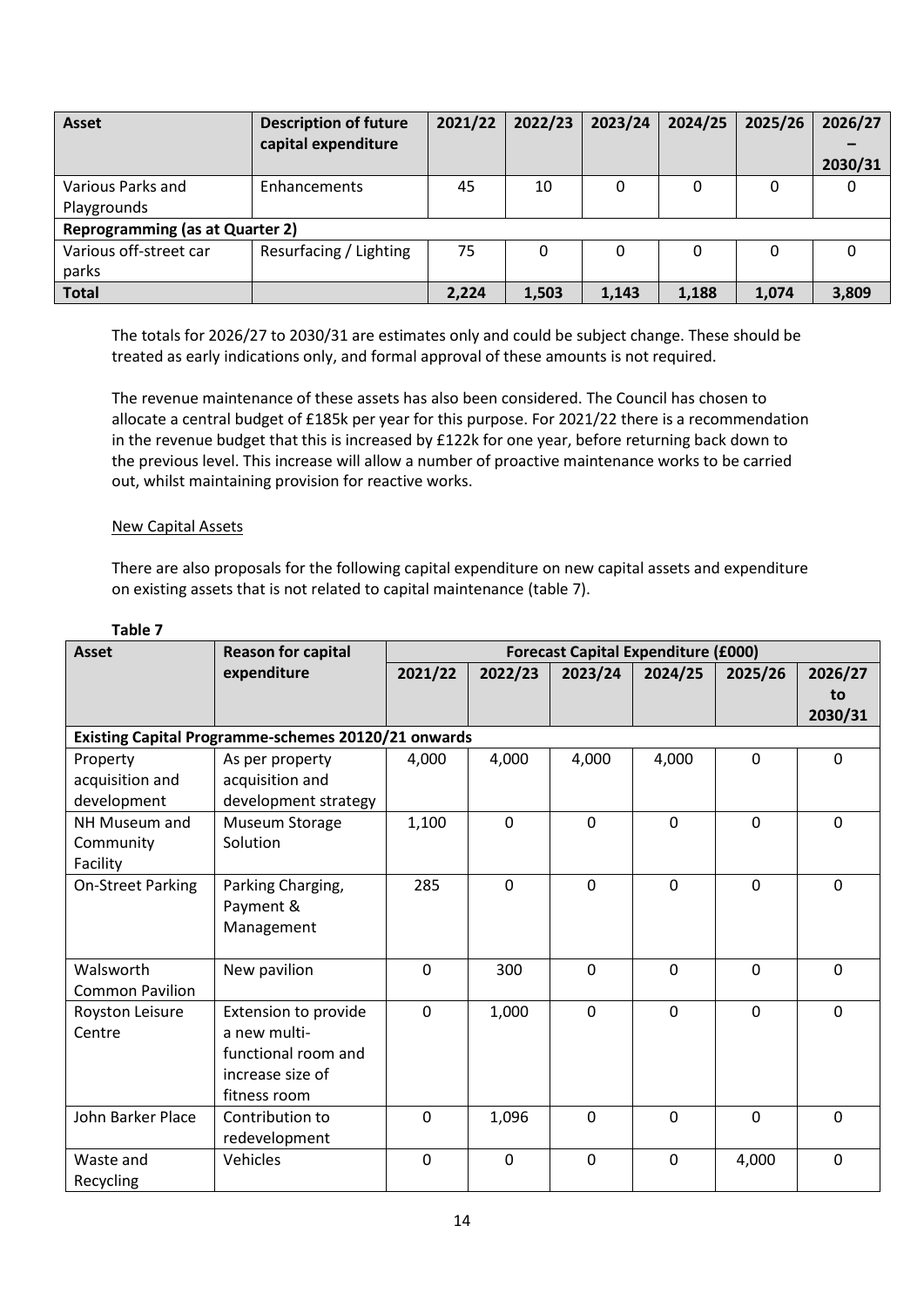| Waste and                              | <b>Northern Transfer</b>     | 0      | $\Omega$ | 0     | 1,600        | 0     | 0        |  |  |  |
|----------------------------------------|------------------------------|--------|----------|-------|--------------|-------|----------|--|--|--|
| Recycling                              | Station                      |        |          |       |              |       |          |  |  |  |
|                                        | <b>New Capital Programme</b> |        |          |       |              |       |          |  |  |  |
| Electric Vehicle                       | Provision of On-Street       | 100    | $\Omega$ | 0     | $\mathbf{0}$ | 0     | $\Omega$ |  |  |  |
| Charging                               | <b>Electric Vehicle</b>      |        |          |       |              |       |          |  |  |  |
|                                        | charging                     |        |          |       |              |       |          |  |  |  |
| Elections                              | Polling Booths / Boxes       | 27     | $\Omega$ | 0     | $\mathbf{0}$ | 0     | 0        |  |  |  |
| <b>Off-Street Parking</b>              | <b>Parking Machines</b>      | 36     | 20       | 0     | $\mathbf{0}$ | 0     | 0        |  |  |  |
|                                        | Upgrade - Contactless        |        |          |       |              |       |          |  |  |  |
|                                        | <b>Payment Facility</b>      |        |          |       |              |       |          |  |  |  |
|                                        | Installation                 |        |          |       |              |       |          |  |  |  |
| <b>Off-Street Parking</b>              | <b>Parking Machines</b>      | 0      | $\Omega$ | 0     | $\Omega$     | 150   | 150      |  |  |  |
|                                        | Replacement                  |        |          |       |              |       |          |  |  |  |
| <b>Reprogramming (as at Quarter 2)</b> |                              |        |          |       |              |       |          |  |  |  |
| Property                               | As per property              | 4,000  | $\Omega$ | 0     | $\mathbf{0}$ | 0     | 0        |  |  |  |
| acquisition and                        | acquisition and              |        |          |       |              |       |          |  |  |  |
| development                            | development strategy         |        |          |       |              |       |          |  |  |  |
| Develop housing                        | Increase provision of        | 2,946  | $\Omega$ | 0     | $\Omega$     | 0     | $\Omega$ |  |  |  |
| at market rents                        | housing at market            |        |          |       |              |       |          |  |  |  |
|                                        | rents                        |        |          |       |              |       |          |  |  |  |
| <b>Total</b>                           |                              | 12,494 | 6,416    | 4,000 | 5,600        | 4,150 | 150      |  |  |  |

Below is an estimate of the total capital expenditure to be incurred in the years 2021/22 to 2025/26. This is based on tables 6 and 7. This is a Prudential Indicator and the Council is required to set a target for it and monitor against it during the year.

# **Prudential Indicator 1: Estimate of total capital expenditure to be incurred in years 2021/22 to 2025/26**

| Year    | £m     |
|---------|--------|
| 2021/22 | 14.718 |
| 2022/23 | 7.919  |
| 2023/24 | 5.143  |
| 2024/25 | 6.788  |
| 2025/26 | 5.224  |

A full list of planned future capital expenditure (2021/22 onwards) is provided as Appendix A1. A list of new capital schemes and schemes planned to commence from 2021/22 is provided in Appendix A2.

Where this proposed expenditure does not relate to service delivery, the security, liquidity and yield in relation to this spend has been considered (table 8).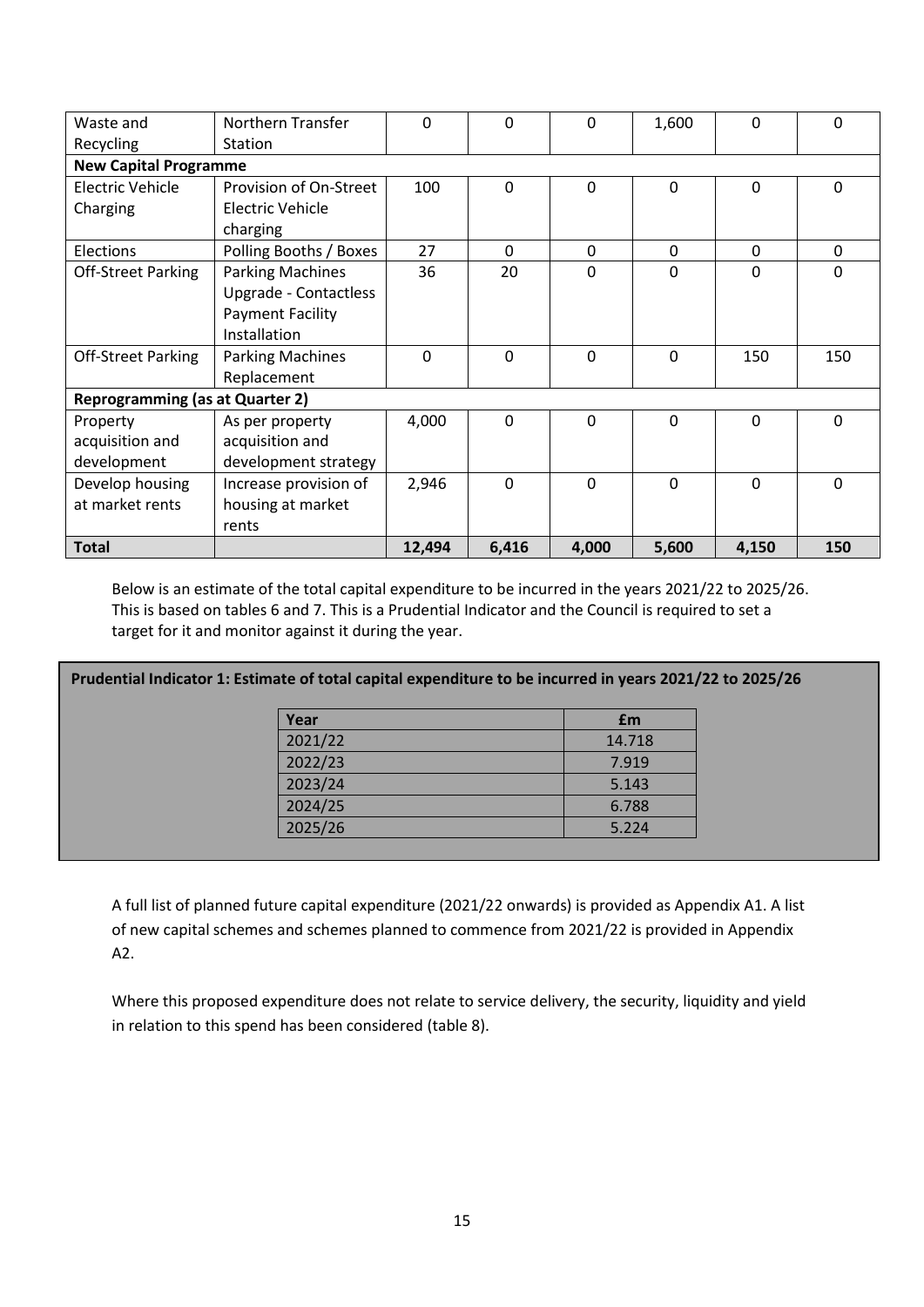| <b>Table 8</b>                                                                                |                                                                                                                                                                                                                                                                                                                                                                                                                                                                                                                                                                                                                                                                                                                                                                                         |                                                                                                                                                                                                                                                                                                                                                              |                                                                                                                                                                                                                                                      |
|-----------------------------------------------------------------------------------------------|-----------------------------------------------------------------------------------------------------------------------------------------------------------------------------------------------------------------------------------------------------------------------------------------------------------------------------------------------------------------------------------------------------------------------------------------------------------------------------------------------------------------------------------------------------------------------------------------------------------------------------------------------------------------------------------------------------------------------------------------------------------------------------------------|--------------------------------------------------------------------------------------------------------------------------------------------------------------------------------------------------------------------------------------------------------------------------------------------------------------------------------------------------------------|------------------------------------------------------------------------------------------------------------------------------------------------------------------------------------------------------------------------------------------------------|
| Asset (or type of                                                                             | <b>Security</b>                                                                                                                                                                                                                                                                                                                                                                                                                                                                                                                                                                                                                                                                                                                                                                         | Liquidity                                                                                                                                                                                                                                                                                                                                                    | Yield                                                                                                                                                                                                                                                |
| asset)                                                                                        |                                                                                                                                                                                                                                                                                                                                                                                                                                                                                                                                                                                                                                                                                                                                                                                         |                                                                                                                                                                                                                                                                                                                                                              |                                                                                                                                                                                                                                                      |
| Residential<br>Property                                                                       | The underlying value of residential<br>property generally appreciates over the<br>medium term due to the overall shortage<br>of supply. The focus on developing new<br>properties or converting existing<br>properties to residential will also help to<br>ensure security due to the expected uplift<br>in value. Individual market factors will be<br>considered prior to acquisition.<br>Where retained it is likely that the<br>property will be held through a company.<br>The Council's interest will therefore be<br>secured via a loan or equity holding. Any<br>loan can be secured against property. Any<br>equity interest does not offer the same<br>security, but it may be required due to<br>HMRC rules on the funding of companies<br>or for another commercial reason. | Property is a<br>medium to long-<br>term asset due to<br>the costs of buying<br>and selling.<br>However, it is<br>generally possible to<br>sell residential<br>property within a<br>reasonable time-<br>frame if priced<br>accordingly.                                                                                                                      | The expected rental<br>yield will be compared<br>to the costs of<br>acquisition or<br>construction as part of<br>the business case.                                                                                                                  |
| Investments in line<br>with the Property<br>Acquisition and<br>Development<br>Strategy (£20m) | As detailed in the Property Acquisition<br>and Development Strategy, the security<br>of investments will be given a high<br>weighting in determining which ones to<br>take forward. However there will always<br>be some risk relating to both general<br>market conditions and specific factors<br>relevant to individual properties.<br>Spreading the total investment over a<br>number of properties will help mitigate<br>the second of these.                                                                                                                                                                                                                                                                                                                                      | Property is a<br>medium to long-<br>term asset due to<br>the costs of buying<br>and selling, and that<br>property markets<br>can be cyclical in<br>nature. The Property<br>Acquisition and<br>Development<br>Strategy targets<br>those properties that<br>are considered to be<br>more liquid e.g. they<br>have a wider range<br>of tenants and/ or<br>uses. | To reflect the risk of<br>property investment a<br>net surplus of 1-1.5%<br>(above borrowing,<br>administration and<br>acquisition costs) will be<br>targeted as a minimum.<br>Any target surplus will<br>be commensurate with<br>the level of risk. |

For these assets, table 9, also details an assessment of the risk of loss. This covers the same factors that have been detailed previously. Where relevant, assets have been grouped together.

|                             | that have been actancy previously. Where relevant, assets have been grouped together. |
|-----------------------------|---------------------------------------------------------------------------------------|
| Table 9                     |                                                                                       |
| Asset (or type of           | Assessment of the risk of loss                                                        |
| asset)                      |                                                                                       |
| <b>Residential Property</b> | This will be fully assessed as part of the business case for the acquisition of any   |
|                             | properties.                                                                           |
| Investments in line         | This will be fully assessed as part of the business case for the acquisition of any   |
| with the Property           | properties.                                                                           |
| Acquisition and             |                                                                                       |
| Development Strategy        |                                                                                       |
|                             |                                                                                       |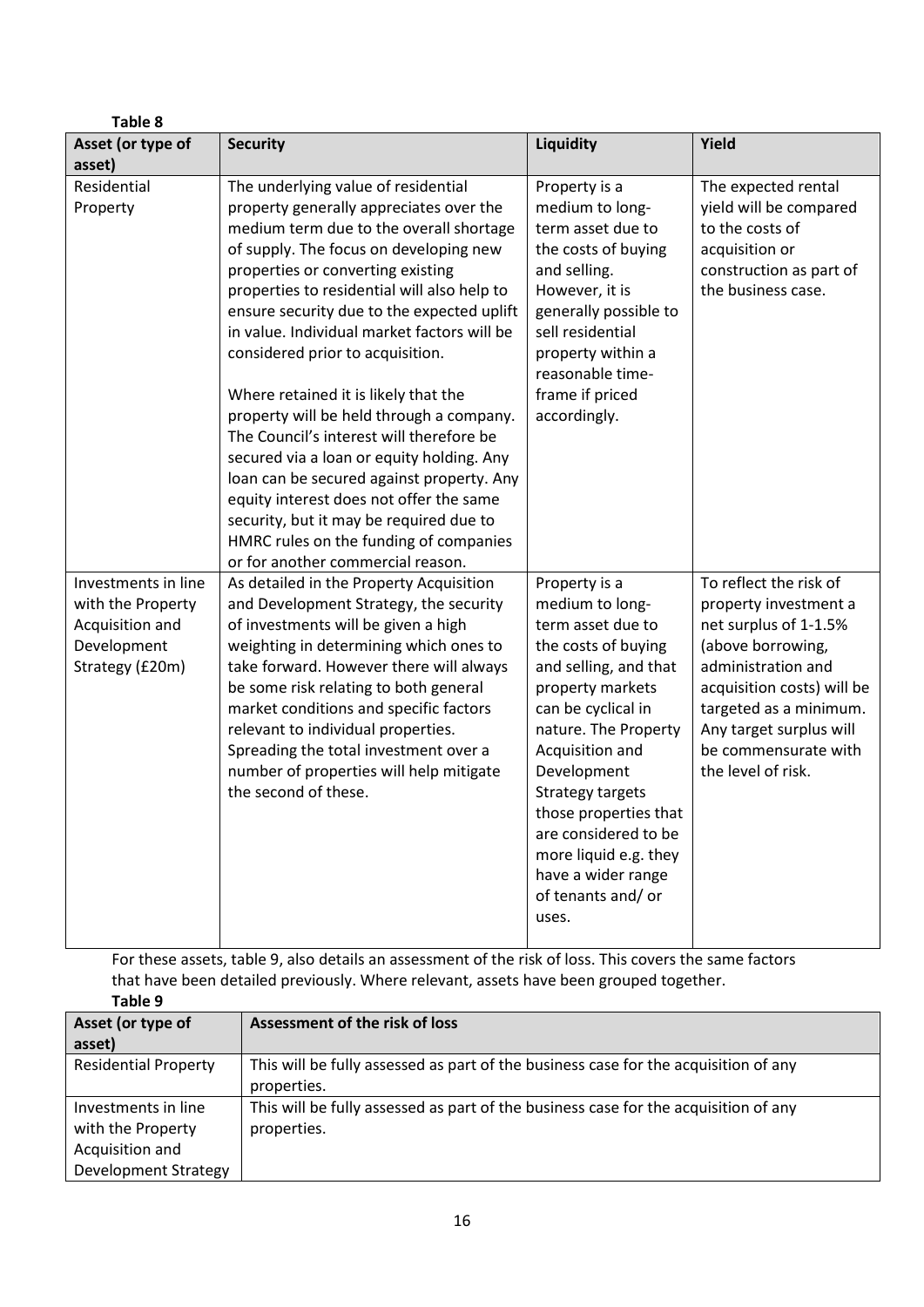# **Part 3- Capital balances, receipts and the Capital Financing Requirement (CFR)**

# Capital Funding

The Council forecasts the following additions to its capital receipts (table 10). All the planned disposals are surplus land that is being sold to generate capital receipts. The disposals will also reduce the risks and costs of holding the land. Due to the potential impact on negotiations over disposal values, individual values are not detailed.

# **Table 10**

|                                    | 2021/22 | 2022/23 | 2023/24 | 2024/25 | 2025/26 | 2026/27<br>to<br>2030/31 |
|------------------------------------|---------|---------|---------|---------|---------|--------------------------|
| <b>Forecast Receipts</b><br>(£000) | 4.173   | 11.200  |         | Tbc     | Tbc     | <b>Tbc</b>               |

The above timing and values are an estimate only. Actual timings will depend on market conditions and time taken for planning permission to be granted (where sales values are subject to planning). The Council will seek to maximise the sales values it can achieve.

As a result of planned expenditure in 2020/21 and future years, the Council forecasts the following use of funding for capital (table 11).

# **Table 11**

| <b>Funding Source</b>  | <b>Brought</b> | Forecast expenditure and funding sources (£000) |              |             |          |              |          |              |
|------------------------|----------------|-------------------------------------------------|--------------|-------------|----------|--------------|----------|--------------|
|                        | forward (at    | 2020/21                                         | 2021/22      | 2022/23     | 2023/24  | 2024/25      | 2025/26  | 2026/27      |
|                        | 31/3/20        |                                                 |              |             |          |              |          | to           |
|                        |                |                                                 |              |             |          |              |          | 2030/31      |
| Capital Expenditure    |                | 4,008                                           | 14,718       | 7,919       | 5,143    | 6,788        | 5,224    | 3,959        |
| Less: Set-aside        | 5,514          | 891                                             | 4,554        | $\Omega$    | O        | 55           | O        | $\Omega$     |
| receipts used          |                |                                                 |              |             |          |              |          |              |
| Less: Capital receipts | 1,941          | 2,833                                           | 4,067        | 7,342       | 4,043    | 104          | $\Omega$ | $\Omega$     |
| used                   |                |                                                 |              |             |          |              |          |              |
| Less: Grant funding    |                | 50                                              | 813          | $\Omega$    | $\Omega$ | $\mathbf 0$  | 0        | $\mathbf 0$  |
| used                   |                |                                                 |              |             |          |              |          |              |
| Less: IT Reserve used  |                | $\Omega$                                        | $\mathbf{0}$ | $\Omega$    | 0        | $\mathbf{0}$ | 0        | $\mathbf{0}$ |
| Less: S106 receipts    |                | 148                                             | $\mathbf{0}$ | 307         | $\Omega$ | 0            | $\Omega$ | 0            |
| used                   |                |                                                 |              |             |          |              |          |              |
| Less: Funding from     |                | $\Omega$                                        | $\Omega$     | $\Omega$    | $\Omega$ | $\Omega$     | 4,000    | $\Omega$     |
| revenue                |                |                                                 |              |             |          |              |          |              |
| Less: Other Capital    |                | 86                                              | 36           | 270         | $\Omega$ | $\mathbf 0$  | 0        | 0            |
| Contributions          |                |                                                 |              |             |          |              |          |              |
| <b>Borrowing</b>       |                | $\mathbf 0$                                     | 5,248        | $\mathbf 0$ | 1,100    | 6,629        | 1,224    | 3,959        |
| requirement            |                |                                                 |              |             |          |              |          |              |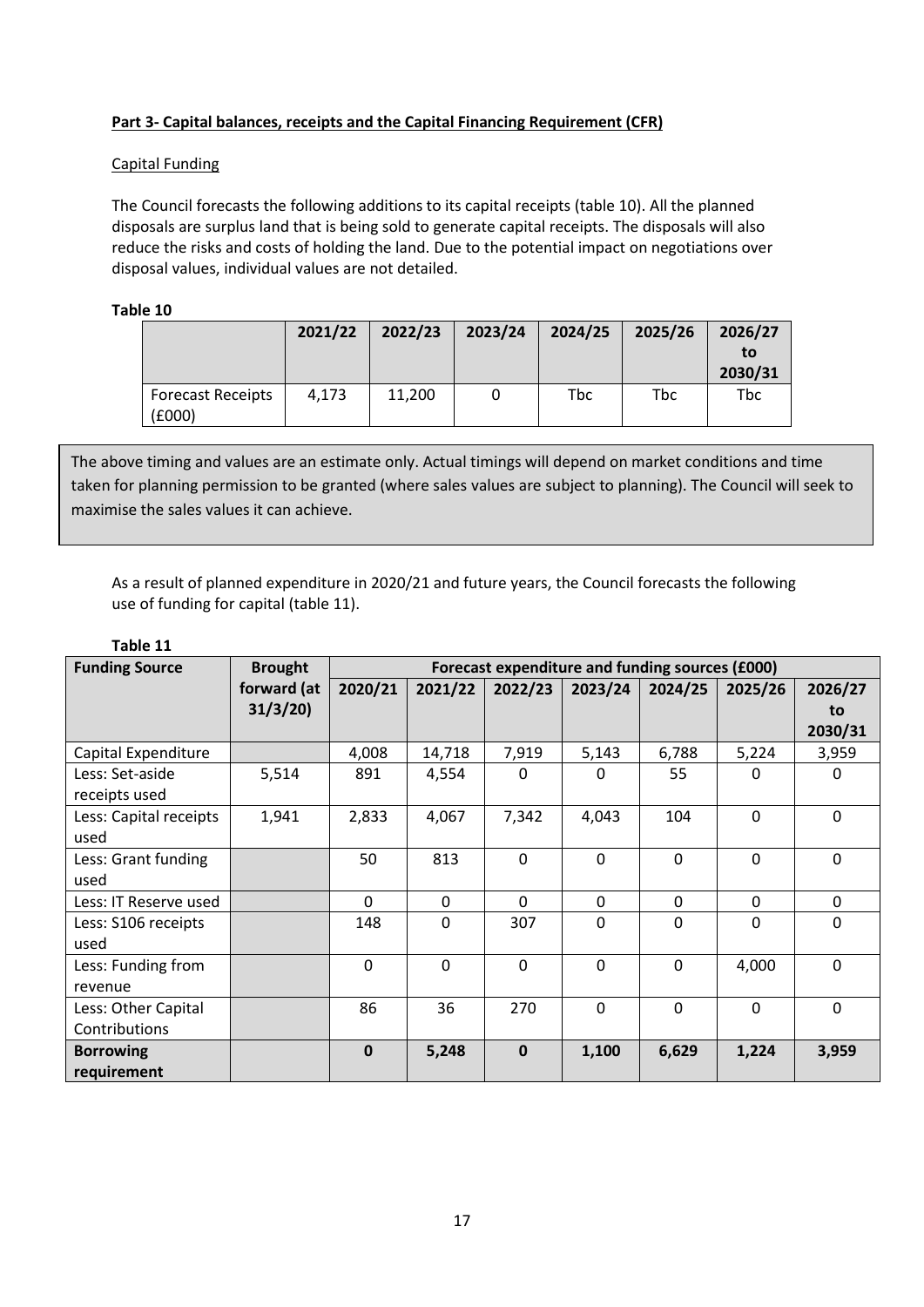# **Definitions:**

Capital receipts- money received from the sale of surplus assets.

Set-aside receipts- previously money generated from the sale of surplus assets was not defined as capital receipt. The residual funding that the Council has (which is mainly from the sale of its housing stock to North Herts Homes) is treated as a set-aside receipt. In essence these are treated in the same way as capital receipts.

The borrowing requirement is the balancing item. It is also known as the Capital Financing Requirement (CFR). This is a Prudential Indicator and the Council is required to set a target for it and monitor against it during the year.

# **Prudential Indicator 2: Capital Financing Requirement**

| Year                                         | £m     |
|----------------------------------------------|--------|
| As at 31 <sup>st</sup> March 2020 (actual)   | $-5.6$ |
| As at 31 <sup>st</sup> March 2021 (forecast) | $-4.7$ |
| As at 31 <sup>st</sup> March 2022 (forecast) | 5.1    |
| As at 31 <sup>st</sup> March 2023 (forecast) | 5.1    |
| As at 31 <sup>st</sup> March 2024 (forecast) | 6.2    |
| As at 31 <sup>st</sup> March 2025 (forecast) | 12.9   |

Where the Council has a Capital Financing Requirement (i.e. the borrowing requirement is positive) then it:

- Must make a charge to revenue for a Minimum Revenue Provision.
- Can choose whether to borrow internally or externally.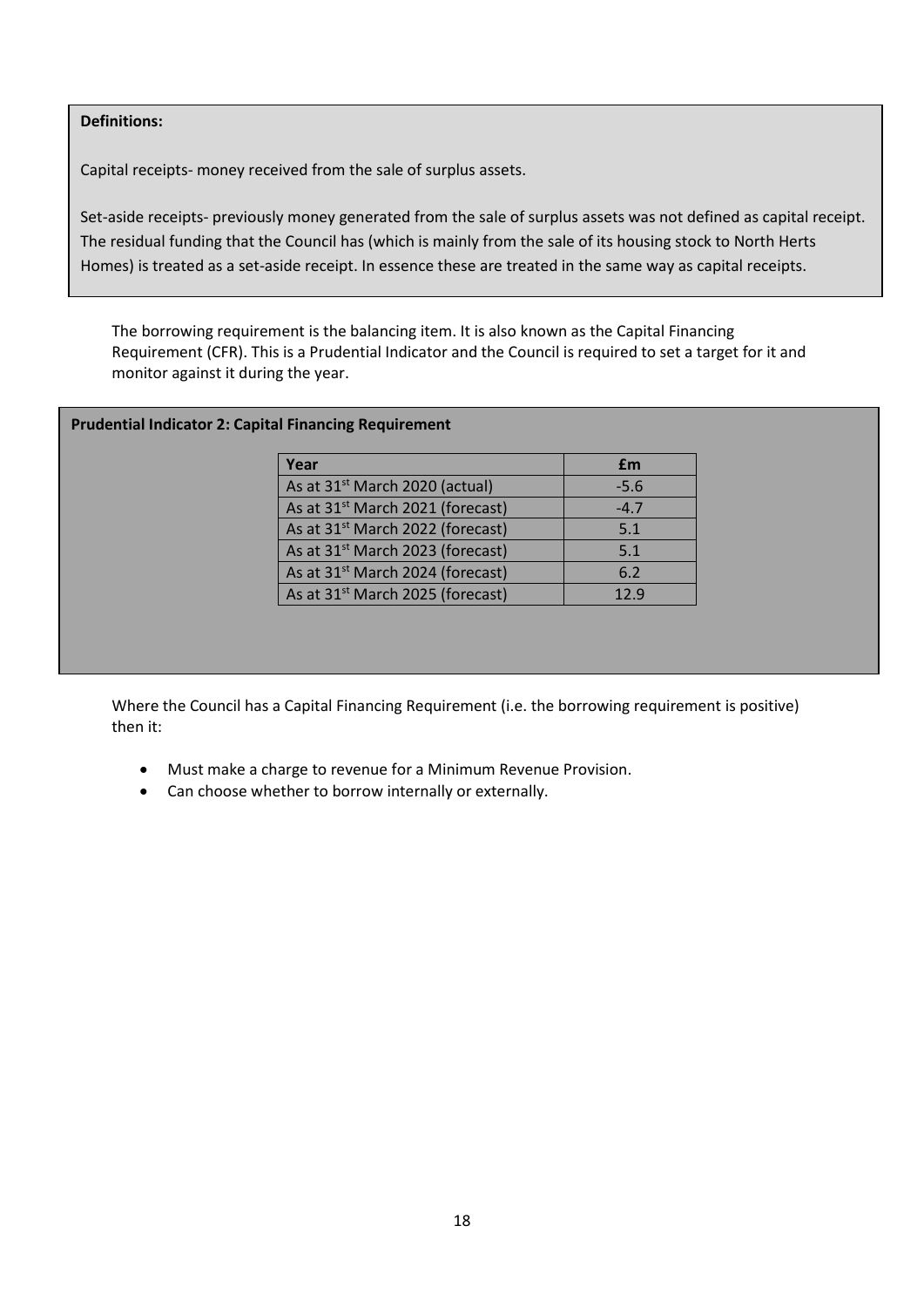# **Part 4- Borrowing Strategy and Minimum Revenue Provision (MRP)**

# Borrowing strategy

# **Definitions:**

Internal Borrowing- Even when the Council has no capital reserves, it can borrow internally against its revenue balances and reserves. This uses the cash that is available and is different to funding capital from revenue. The Council is still required to have a Minimum Revenue Provision but does not incur any external interest costs. Interest income from investing the revenue balances and reserves would be lost.

External Borrowing- Borrowing from a third party (e.g. Public Works Loans Board, a Local Authority or a financial institution). Interest costs would be incurred, as well as having to make a Minimum Revenue Provision.

Based on Prudential Indicator 2 (page 19) the Council has a Capital Financing Requirement from 2021/22 onwards and therefore does have a need to borrow.

If the Council had a borrowing requirement, then in order to determine whether to borrow internally or externally, it must consider the level of revenue reserves and provisions that it has, and when it expects that these will be spent. Forecasts of the revenue budget give the following estimates (table 12). These totals are also used in determining the cash that it has available for investment.

| Revenue balance               | <b>Brought</b>         |         | Forecast balance at year end |         |         |         |         |                       |
|-------------------------------|------------------------|---------|------------------------------|---------|---------|---------|---------|-----------------------|
|                               | forward (at<br>31/3/20 | 2020/21 | 2021/22                      | 2022/23 | 2023/24 | 2024/25 | 2025/26 | 2026/27 to<br>2030/31 |
| General Fund <sup>1</sup>     | 9,378                  | 7,562   | 6,973                        | 5,527   | 4,515   | 4,192   | 4,846   | 4,846                 |
| Add back MRP                  | 0                      | 0       | 0                            | 0       | 0       | 0       | 0       | 0                     |
| Revenue Reserves <sup>2</sup> | 9,344                  | 9,844   | 10,344                       | 10,844  | 11,344  | 11.844  | 7.844   | 7,844                 |
| S106 balances                 | 3,741                  | 3,779   | 3,779                        | 3,779   | 3,779   | 3,779   | 3,779   | 3,779                 |
| Provisions                    | 882                    | 882     | 882                          | 882     | 882     | 882     | 882     | 882                   |
| <b>Outstanding Debt</b>       | 423                    | 405     | 5,635                        | 5,353   | 6,170   | 12,494  | 13,047  | 12,846                |
| <b>Total</b>                  | 23,768                 | 22,472  | 27,613                       | 26,385  | 26,690  | 33,191  | 30,398  | 30,197                |

# **Table 12**

1 Based on General Fund forecasts as per 'Revenue Budget 2021/22' report. 2 Revenue Reserve balance as at 31/3/20. Then increases in line with contributions to waste vehicle reserve at £500k per year for 7 years. At end of 7 years assumed that this funding will be used to fund new waste vehicles. For simplicity this ignores some of the fluctuations in reserve balances that are detailed in the 'Revenue Budget 2021/22' report.

MRP is added back as it is not an outflow of cash and can be used for internal borrowing. The cash outflow happens when the borrowing is repaid. As explained in the Revenue Budget report, MRP has not been reflected in the revenue budgets so there is not a need to add it back.

As well as the availability of revenue funding, the Council would also need to consider the advantages and disadvantages of external borrowing. Interest rates are at very low levels and may stay at the current level for some time. Even if the Bank of England base rate went to zero or negative, it seems unlikely that Council borrowing rates would fall any further. There has recently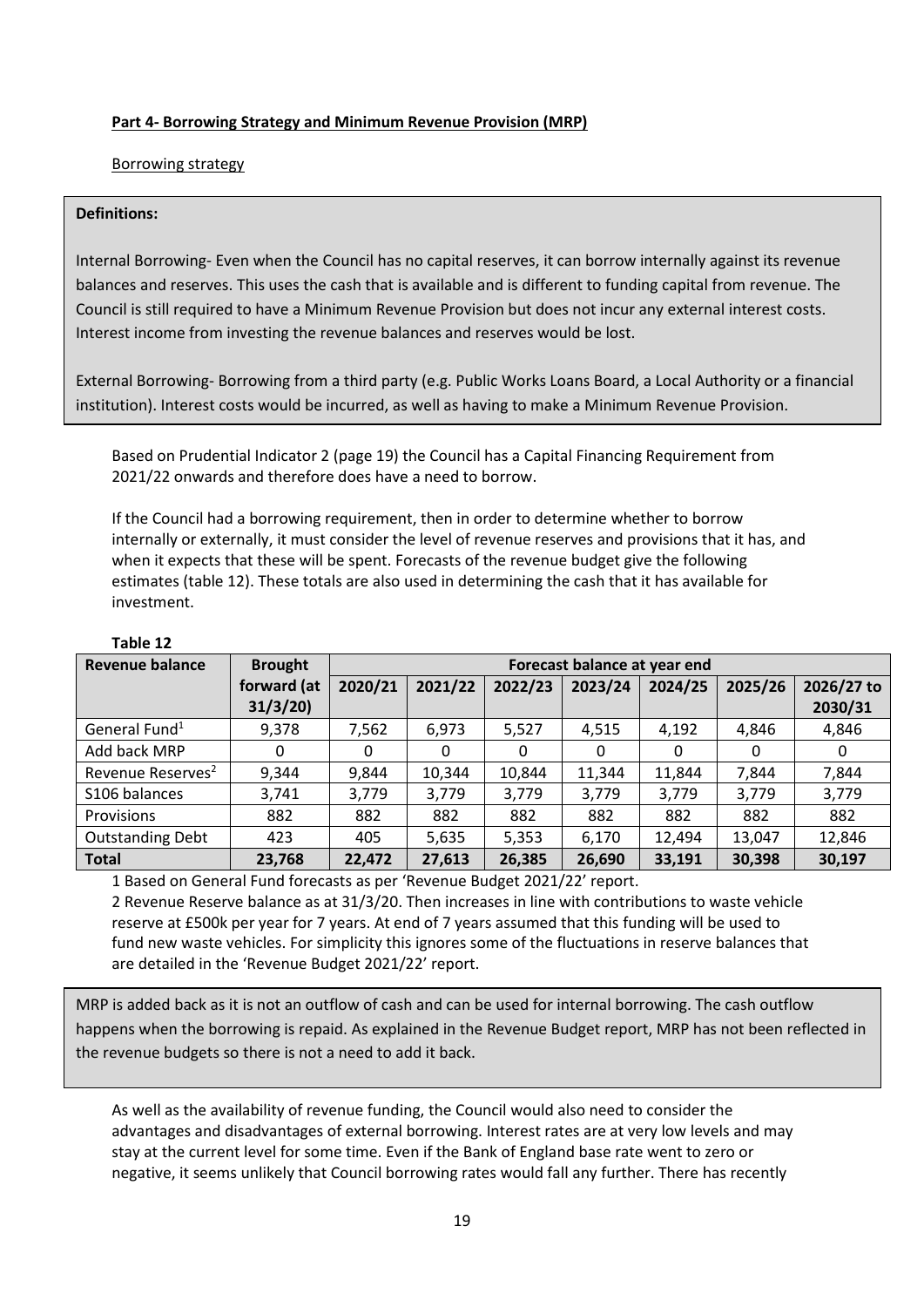been a reduction in the Public Works Loan Board (PWLB) rates (by 1%) that reverses the increase applied in October 2019. The increase was designed to prevent Councils from using the PWLB for commercial investments and has been replaced by restrictions of when the PLB can be used. So whilst it may not be some time, the cost external borrowing will increase in the future. Whilst unlikely at the moment, it may become possible to generate higher returns from investing revenue reserves than the interest costs that would be saved. However, this has to be balanced against the certainty of interest costs that will be incurred as soon as borrowing is taken out. There is also a need for the Council to retain a certain buffer of revenue reserves as cash to manage the peaks and troughs in its cash balances. Whilst the Council can borrow for short-term cash-flow needs, this can become expensive. Whatever strategy is adopted, it should be prudent.

Without the forecast capital receipts income, the Council's borrowing need would be a lot higher. These receipts are subject to estimates both in terms of value and timing. Given this uncertainty it is considered that the Council should assume that it will need to borrow externally. This will be given further consideration at the time that any borrowing is needed. If the forecast is that the need is more likely to just be for a short period (e.g. there is greater certainty over capital receipts) or there is a clearer indication over future interest rates (e.g. they are not likely to rise) then internal borrowing will be reconsidered. It is also possible that there will not be the need to borrow that is identified if there is slippage on the capital programme.

|             | <b>Brought</b> |             | Forecast amount of borrowing in year (£000) |          |             |         |         |               |                |
|-------------|----------------|-------------|---------------------------------------------|----------|-------------|---------|---------|---------------|----------------|
|             | forward<br>(at | 2020/21     | 2021/22                                     | 2022/23  | 2023/24     | 2024/25 | 2025/26 | 2026/27<br>to | forward<br>(at |
|             | 31/3/20        |             |                                             |          |             |         |         | 2030/31       | 31/3/31        |
| Total       | 423            | $\Omega$    | 5,248                                       | 0        | 1,100       | 6,629   | 1,224   | 3,959         | 0              |
| borrowing   |                |             |                                             |          |             |         |         |               |                |
| requirement |                |             |                                             |          |             |         |         |               |                |
| Made up of: |                |             |                                             |          |             |         |         |               |                |
| Internal    | 0              | $\Omega$    | 0                                           | $\Omega$ | $\mathbf 0$ | 0       | 0       | 0             | 0              |
| borrowing   |                |             |                                             |          |             |         |         |               |                |
| External    | 423            | $\mathbf 0$ | 5,248                                       | $\Omega$ | 1,100       | 6,629   | 1,224   | 3,959         | 12,848         |
| borrowing   |                |             |                                             |          |             |         |         |               |                |

# **Table 13**

because the interest that would be payable over the course of the remaining loan has to be paid upfront instead. The reduction is due to these being loans that are repaid in instalments. The brought forward borrowing total is made up of historic borrowing that it is not cost effective to pay off. This is

# **Definitions:**

Operational Boundary: This is the limit beyond which external debt is not normally expected to exceed.

Authorised Limit: This represents a limit beyond which external debt is prohibited, and this limit needs to be set or revised by the full Council. It reflects the level of external debt which, while not desired, could be afforded in the short term, but is not sustainable in the longer term.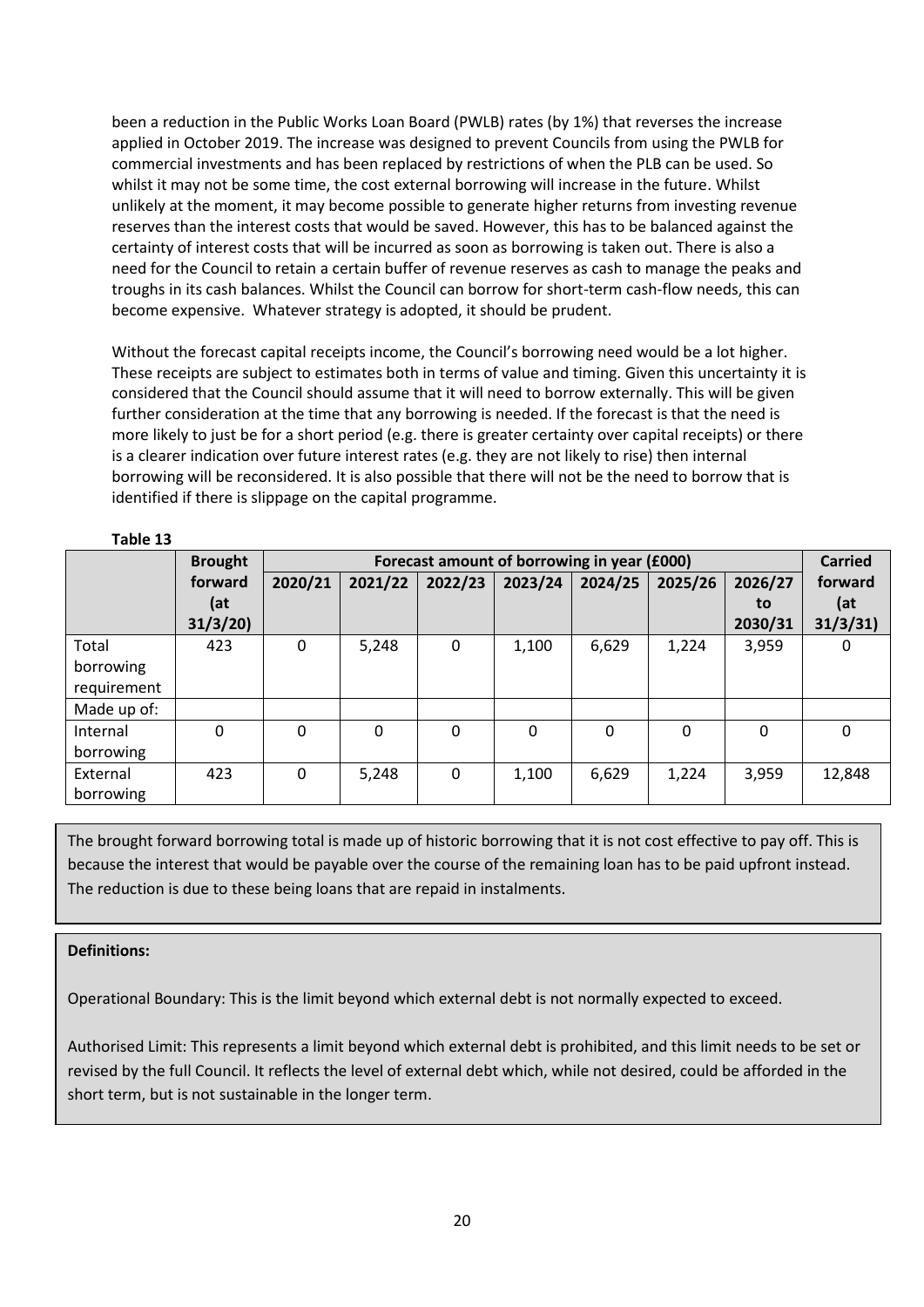| Year                                            | <b>Forecast</b><br><b>Borrowing</b><br><b>f</b> m | <b>Forecast</b><br>other long-<br>term<br>liabilities $1$<br>Em | <b>Forecast</b><br><b>Total External</b><br>Debt £m | <b>Operational</b><br><b>Boundary £m</b> | <b>Authorised</b><br>Limit <i>fm</i> |
|-------------------------------------------------|---------------------------------------------------|-----------------------------------------------------------------|-----------------------------------------------------|------------------------------------------|--------------------------------------|
| As at 31 <sup>st</sup> March 2020<br>(Actual)   | 0.423                                             | 2.125                                                           | 2.548                                               | 3.7                                      | 9                                    |
| As at 31 <sup>st</sup> March 2021<br>(forecast) | 0.405                                             | 1.622                                                           | 2.027                                               | 3.2                                      | $\overline{9}$                       |
| As at $31^{st}$ March 2022<br>(forecast)        | 5.635                                             | 1.119                                                           | 6.754                                               | 7.9                                      | 12                                   |
| As at 31 <sup>st</sup> March 2023<br>(forecast) | 5.353                                             | 0.616                                                           | 5.969                                               | 7.1                                      | 11                                   |
| As at 31 <sup>st</sup> March 2024<br>(forecast) | 6.170                                             | 0.113                                                           | 6.283                                               | 7.4                                      | 12                                   |
| As at 31 <sup>st</sup> March 2025<br>(forecast) | 12.460                                            | $\mathbf 0$                                                     | 12.460                                              | 13.6                                     | 18                                   |
| As at $31^{st}$ March 2026<br>(forecast)        | 13.015                                            | $\Omega$                                                        | 13.015                                              | 14.2                                     | 19                                   |

# **Prudential Indicator 3: External Debt**

1 Comprises the finance lease relating to Letchworth Multi-storey car park and the impact of the finance lease for waste vehicles.

The external borrowing forecast can be used to give an indication of the borrowing that may be required, which is combined with outstanding existing borrowing (table 14). The Council will also borrow for short-term cash-flow needs if required. The actual borrowing that is taken out will depend on the latest forecasts and the offers that are available at the time that it is required. There will also be a consideration of when any other borrowing becomes due, with the aim of achieving a spread of these dates. This is to try and avoid refinancing risk. The Council is required to set indicators for the maturity structure of its borrowing. Given the low level of borrowing that the Council currently has and is forecast to have, it is considered appropriate to maintain full flexibility as to the exact duration of any borrowing undertaken. This is reflected in the indicators set out as Treasury Indicator 4 below.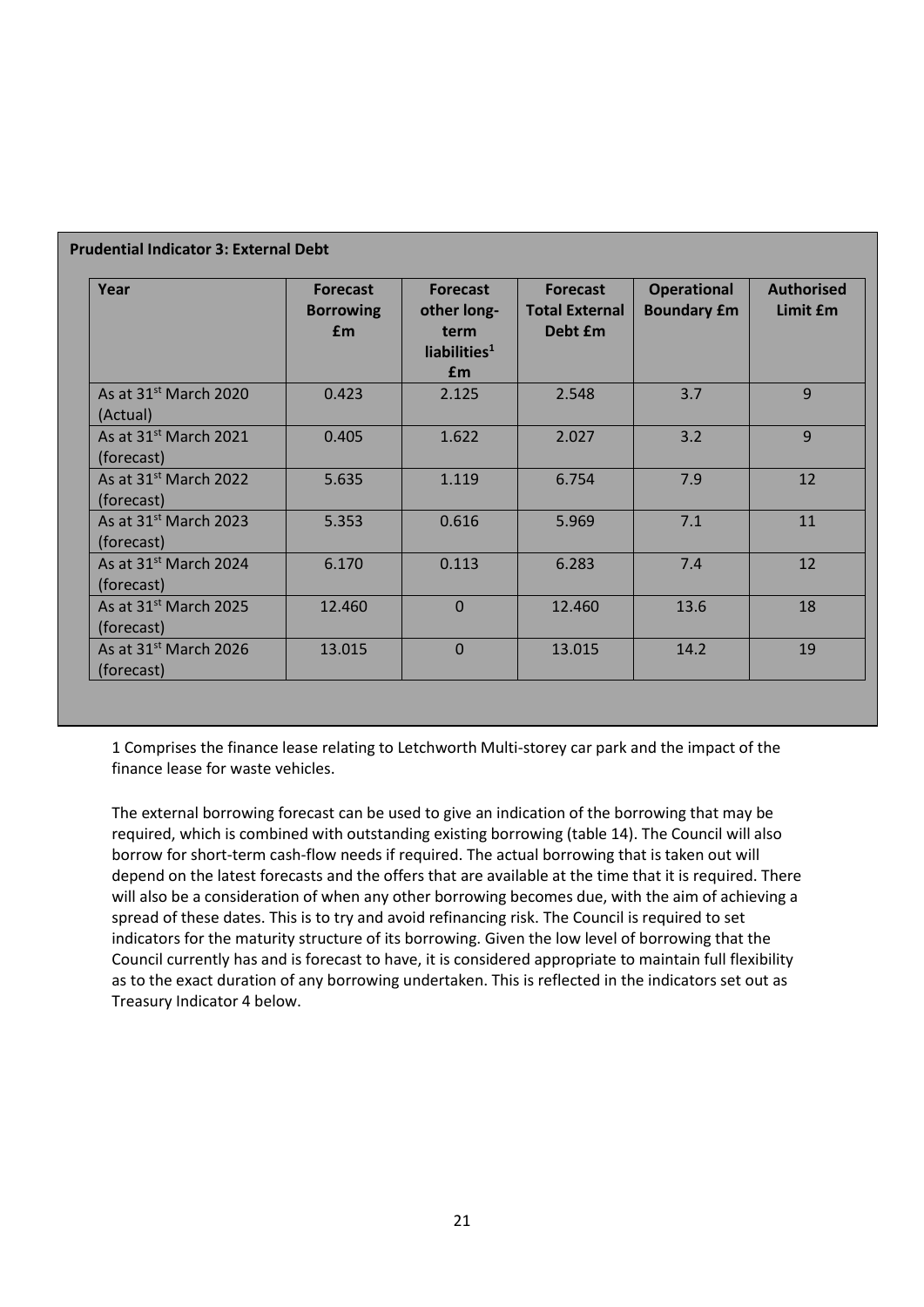| Table 14     |                   |                 |                 |                 |                    |                      |                |  |  |
|--------------|-------------------|-----------------|-----------------|-----------------|--------------------|----------------------|----------------|--|--|
| Loan         | <b>Start date</b> | <b>Duration</b> | <b>Maturity</b> | <b>Amount</b>   | <b>Balance</b>     | <b>Interest Rate</b> | <b>Current</b> |  |  |
| <b>Type</b>  |                   | (years)         | date            | <b>Borrowed</b> | <b>Outstanding</b> | (actual or           | <b>Annual</b>  |  |  |
|              |                   |                 |                 | (E)             | 31/03/21           | forecast) (%)        | interest       |  |  |
|              |                   |                 |                 |                 | (E)                |                      | cost(f)        |  |  |
|              | 08/01/49          | 80              | Oct 2025        | 5,346           | 837                | 3.125                | 30             |  |  |
|              | 16/09/49          | 80              | Jul 2029        | 380             | 41                 | 3.0                  | $\mathbf{1}$   |  |  |
|              | 10/05/46          | 80              | Jan 2026        | 10,150          | 1,520              | 3.125                | 54             |  |  |
|              | 12/11/48          | 80              | <b>Jul 2028</b> | 13,885          | 3,061              | 3.0                  | 100            |  |  |
|              | 18/08/61          | 60              | Jul 2021        | 13,817          | 474                | 7.0                  | 81             |  |  |
|              | 28/07/64          | 60              | <b>Jul 2024</b> | 15,801          | 3,041              | 6.0                  | 217            |  |  |
|              | 02/03/65          | 60              | Jan 2025        | 19,558          | 4,240              | 6.0                  | 296            |  |  |
|              | 01/10/65          | 60              | <b>Jul 2025</b> | 33,976          | 8,171              | 6.0                  | 560            |  |  |
|              | 05/07/66          | 60              | Jan 2026        | 35,000          | 9,222              | 6.0                  | 623            |  |  |
|              | 02/08/66          | 60              | <b>Jul 2026</b> | 50,000          | 14,290             | 6.0                  | 954            |  |  |
|              | 18/03/68          | 60              | Jan 2028        | 40,000          | 16,115             | 7.375                | 1,283          |  |  |
|              | 03/01/69          | 60              | <b>Jul 2028</b> | 53,027          | 24,048             | 8.125                | 2,092          |  |  |
|              | 06/03/70          | 60              | Jan 2030        | 20,100          | 10,862             | 8.75                 | 1,001          |  |  |
|              | 24/11/70          | 60              | <b>Jul 2030</b> | 18,714          | 11,007             | 9.5                  | 1,095          |  |  |
|              | 26/01/71          | 60              | Jan 2031        | 25,000          | 15,397             | 9.75                 | 1,566          |  |  |
| <b>PWLB</b>  | 05/03/71          | 60              | Jan 2031        | 12,500          | 7,468              | 9.25                 | 722            |  |  |
|              | 05/03/71          | 60              | Jan 2031        | 25,0000         | 14,941             | 9.25                 | 1,444          |  |  |
|              | 31/05/46          | 80              | Jan 2026        | 9,570           | 1,500              | 3.125                | 53             |  |  |
|              | 28/02/47          | 80              | Jan 2027        | 5,832           | 936                | 2.5                  | 26             |  |  |
|              | 18/10/46          | 80              | <b>Jul 2026</b> | 1,527           | 226                | 2.5                  | 6              |  |  |
|              | 20/02/48          | 80              | Jan 2028        | 14,952          | 3,099              | 3.0                  | 102            |  |  |
|              | 22/09/50          | 80              | <b>Jul 2030</b> | 654             | 177                | 3.0                  | 6              |  |  |
|              | 27/08/82          | 60              | Jul 2042        | 250,000         | 250,000            | 11.5                 | 28,750         |  |  |
|              | 07/12/45          | 80              | Sep 2025        | 1,500           | 227                | 3.125                | 8              |  |  |
|              | 16/09/49          | 80              | Sep 2029        | 640             | 158                | 3.0                  | 5              |  |  |
|              | 20/03/53          | 80              | Mar 2033        | 1,020           | 418                | 4.125                | 18             |  |  |
|              | 23/10/53          | 80              | Sep 2033        | 750             | 299                | 4.0                  | 9              |  |  |
|              | 20/11/53          | 80              | Sep 2033        | 420             | 171                | 4.0                  | $\overline{7}$ |  |  |
|              | 25/04/52          | 80              | Mar 2032        | 480             | 183                | 4.25                 | 8              |  |  |
|              | 30/01/48          | 80              | Sep 2027        | 1,560           | 303                | 3.0                  | 10             |  |  |
|              | 20/09/45          | 80              | Sep 2025        | 16,690          | 2,602              | 3.125                | 96             |  |  |
| <b>Total</b> |                   |                 |                 |                 | 405,034            |                      |                |  |  |

# **Definitions:**

Refinancing Risk (or Maturity Risk): The risk that if all borrowing becomes due for repayment at the same time that this will be at a time when the costs for taking out new borrowing (refinancing) are very high.

To manage refinancing risk, the Council sets limits on the maturity structure of its borrowing. However, these indicators are set relatively high to provide sufficient flexibility to respond to opportunities to repay or take out new debt (if it was required), while remaining within the parameters set by the indicators. Due to the low level of existing borrowing, the under 12 months limits have a broad range to allow for cash-flow borrowing (if it was required).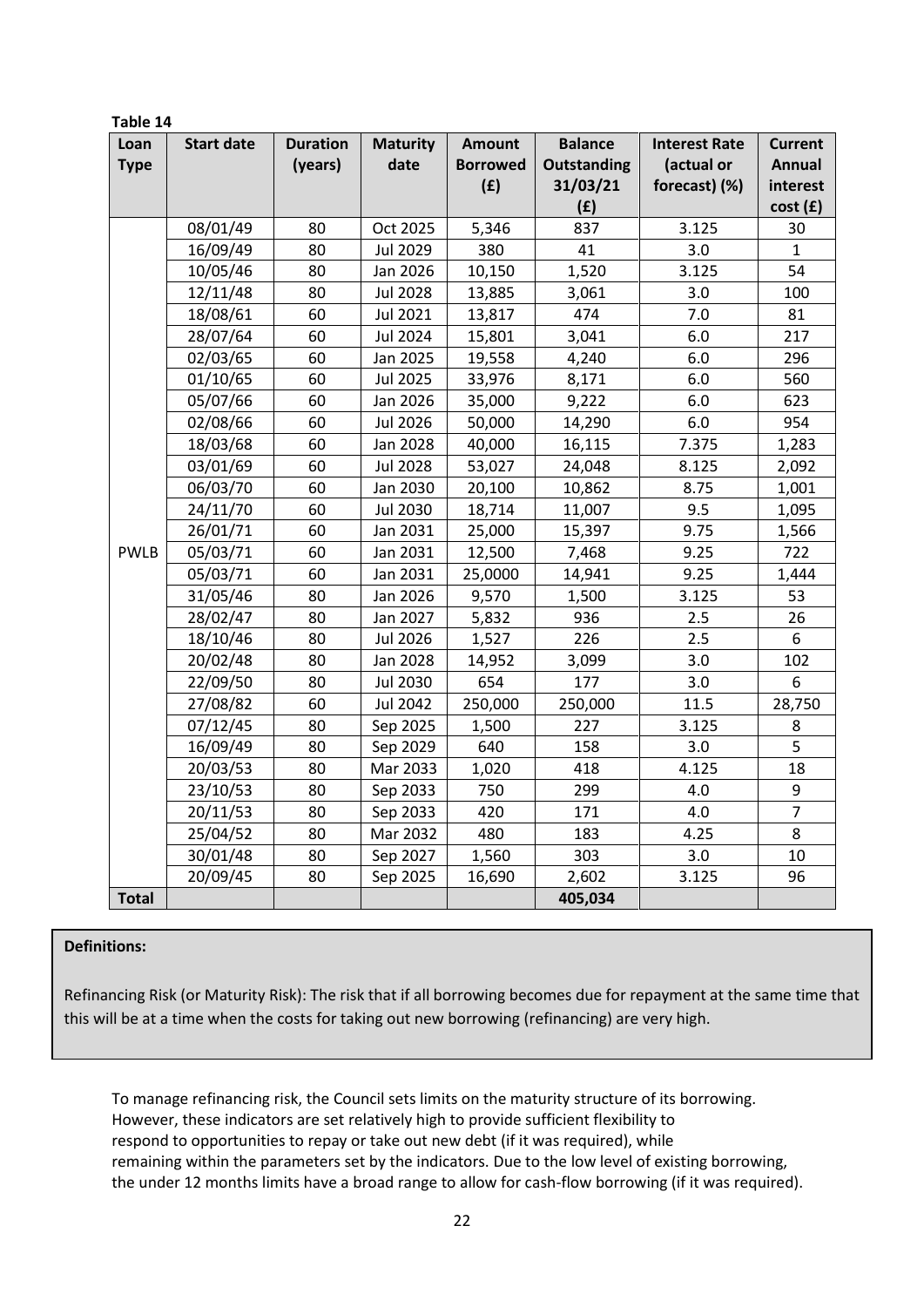# **Treasury Indicator 4: Maturity Structure of Fixed Interest Rate Borrowing**

| <b>Maturity period</b> | Lower % | <b>Upper %</b> |
|------------------------|---------|----------------|
| Under 12 months        |         | 100            |
| 12 months to 2 years   |         | 50             |
| 2 years to 5 years     |         | 60             |
| 5 years to 10 years    |         | 100            |
| 10 years to 20 years   |         | 100            |
| 20 years and above     |         | 100            |

The Council does not place any restrictions on where it can borrow from. This is because the Council will hold the money and therefore there is not a risk around the security of the funds. In practice any borrowing is likely to come from the Public Works Loan Board, UK banks, UK building societies and other Local Authorities. All borrowing will be denominated in GBP Sterling. The decision on any borrowing will be made by the Chief Finance Officer and reflect the advice of the Council's treasury advisers.

The Council can enter in to borrowing arrangements at both fixed and variable rates. Variable rate borrowing has a greater risk and so therefore Treasury Indicator 5 limits the amount of borrowing that can be at a variable rate. To aid administration and monitoring, the limits are shown as £ values but are based on percentages of the Operational Boundary. Borrowing at fixed rates can be up to 100% (inclusive) of the Boundary, and variable rate borrowing can be up to 30% of the Boundary.

# **Definitions:**

Fixed Rate: The rate of interest is set at the point the borrowing is taken out and remains at the same percentage rate for the full term of the loan.

Variable Rate: The rate of interest varies during the term of the loan and usually tracks prescribed indicator rate (e.g. Bank of England base rate)

# **Treasury Indicator 5: Fixed and Variable Borrowing Rate Exposure**

| Year    | <b>Operational Boundary</b><br>relating to borrowing<br>excluding long term<br>liabilities £m | <b>Limit on Fixed Rate</b><br>borrowing £m | <b>Limit on Variable Rate</b><br>borrowing £m |
|---------|-----------------------------------------------------------------------------------------------|--------------------------------------------|-----------------------------------------------|
| 2020/21 | 1.6                                                                                           | 1.6                                        | 0.5                                           |
| 2021/22 | 6.8                                                                                           | 6.8                                        | 2.0                                           |
| 2022/23 | 6.5                                                                                           | 6.5                                        | 1.9                                           |
| 2023/24 | 7.3                                                                                           | 7.3                                        | 2.2                                           |
| 2024/25 | 13.6                                                                                          | 13.6                                       | 4.1                                           |
| 2025/26 | 14.2                                                                                          | 14.2                                       | 4.3                                           |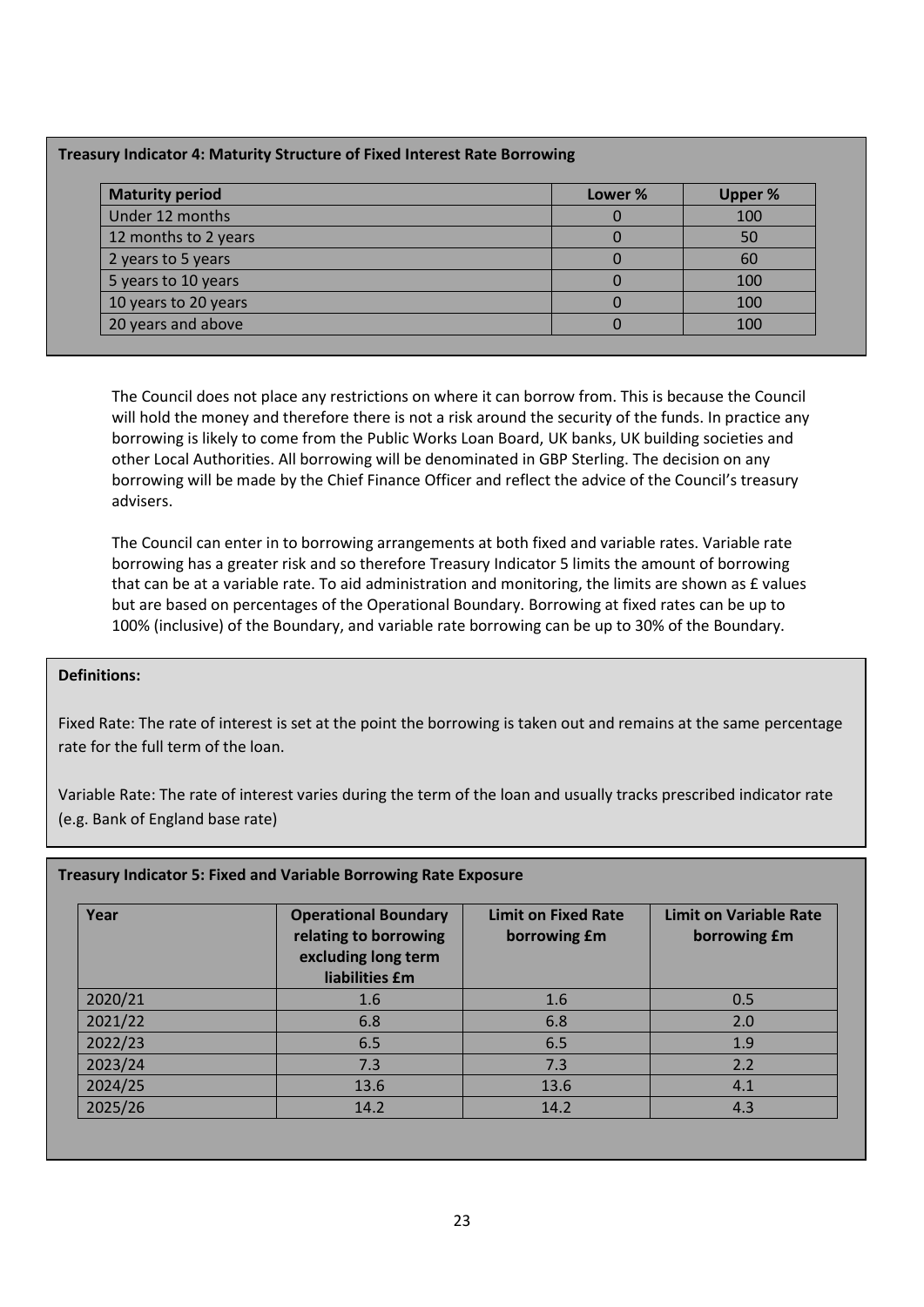There is a requirement for the Council to consider the proportionality of the income that it generates from its non-service (investment) assets and how this compares to any borrowing that is linked to those assets. Current and planned investment assets were detailed in table 3 and table 8. Treasury indicator 6 shows the capital value and expected income from these assets, alongside any borrowing that is attached to those assets and the expected cost of that borrowing.

The totals below are based on existing investment assets and spend in line with the capital programme on residential property and investments in line with the Property Acquisition and Development Strategy. The annual income is based on forecasts for the existing investments and an assumed return of 7% for new investments (2.5% MRP + 2% interest + 1.5% margin). The loans are in accordance with the identified need to borrow and the cost of borrowing is assumed at 5.5% (2.5% MRP and 2% interest).

| Year    | Capital value of<br>investment assets<br><b>f</b> m | <b>Expected annual</b><br>income from<br>investment assets<br>£m | <b>Loans linked to</b><br>investment assets<br>£m | <b>Expected annual</b><br>borrowing costs for<br>loans linked to<br>investment assets<br><b>f</b> m |
|---------|-----------------------------------------------------|------------------------------------------------------------------|---------------------------------------------------|-----------------------------------------------------------------------------------------------------|
| 2021/22 | 29.376                                              | 1.177                                                            | 4.6                                               | 0.207                                                                                               |
| 2022/23 | 33.376                                              | 1.997                                                            | 4.6                                               | 0.207                                                                                               |
| 2023/24 | 37.376                                              | 2.327                                                            | 5.7                                               | 0.257                                                                                               |
| 2024/25 | 41.376                                              | 2.607                                                            | 9.7                                               | 0.437                                                                                               |
| 2025/26 | 41.376                                              | 2.887                                                            | 9.7                                               | 0.437                                                                                               |

# **Treasury Indicator 6: Income from investment assets and the costs of associated borrowing**

The Council would not borrow money in advance of need or at a low rate to try and reinvest that money to earn a higher interest rate, and profit from the margin between the two rates. However, the new waste contract requires the use of vehicles that are provided by the contractor. The Council has taken the view that it receives the risks and rewards of those vehicle assets. Under accounting regulations, it is therefore required to treat this as a finance lease embedded within the contract. This requires the Council to recognise the vehicle assets as belonging to it, alongside a liability. The liability is effectively repaid through the contract sums over the seven years of the contract.

The extended definition of borrowing in advance of need now covers borrowing for capital investments where they are acquired purely to generate profit. The change to the PWLB rules also means that this borrowing cannot be accessed if there is any capital spend that is primarily to generate income, even if that spend was intended to be financed from reserves. The capital programme item in respect of housing had previously encompassed the purchase of existing housing. This has been in the capital programme for a few years and is funded from capital receipts, so would not breach the "borrowing in advance of need" rules. However, it could be considered to be in breach of the PWLB borrowing restrictions. The focus of this funding has therefore been changed to cover the development and conversion of new housing. As detailed in the property development and acquisition strategy the primary purpose of the £20m investment is for the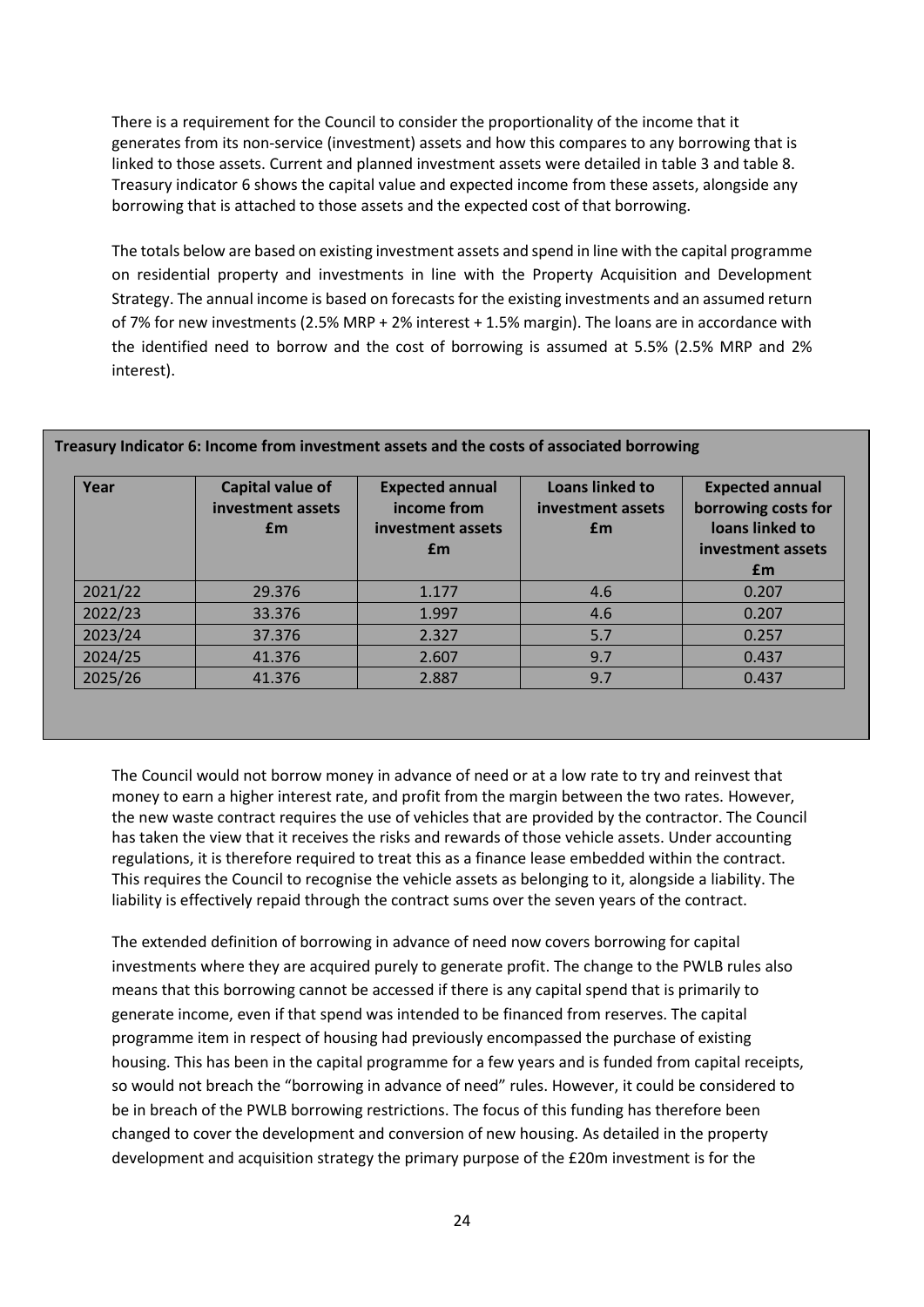purposes of the Council's functions or the benefit, improvement or development of the area. Any surplus is necessary to justify this investment but is not the primary purpose.

# Minimum Revenue Provision

When the Council has a Capital Financing Requirement (CFR) it is required to make a charge to the General Fund (revenue budget) called a Minimum Revenue Provision (MRP). Subject to guidelines, the Council sets its MRP policy, which is detailed below:

# **Minimum Revenue Provision:**

The Council is required to have a Minimum Revenue Provision (MRP) policy, and when required make charges to revenue in accordance with that policy.

The Council will use the asset life method. The MRP amount will be spread over the estimated life of the assets, in accordance with the regulations. The Council will apply one of the two approaches below based on the project(s) that the borrowing is used for and the benefits derived from the project(s).

- Equal instalments The principal repayment made is the same each year.
- Or
- Annuity the principal repayments increase over the life of the asset. This has the advantage of linking MRP to the benefits arising from capital expenditure, where these benefits are expected to increase over the life of the asset.

The Council will have a need to borrow in 2021/22 if the Capital programme is fully spent and will therefore need to apply a Minimum Revenue Provision (MRP). The current capital programme is a combination of spend on service provision and investments that should generate a consistent return over time. Therefore, it is considered appropriate to adopt an equal instalment MRP policy. This can be reviewed in future if the Council ever looked at an investment with a return profile that increased over the life of the asset.

There is a prudential indicator that compares the net cost of financing (i.e. borrowing costs less income generated from investments) with the net revenue budget of the Council. This will be looked at later in this document after considering investments and their forecast returns. However, the indicator below considers the cost of borrowing as a % of the net revenue budget of the Council.

# **Treasury Indicator 7: Cost of borrowing (interest and MRP) as a % of the net revenue budget 2021/22 to 2025/26**

| Year    | <b>Estimated cost of</b><br>borrowing (£m) | <b>Forecast net</b><br>revenue budget<br>(fm) | <b>Estimated cost of</b><br>borrowing as a % of<br>net revenue budget<br>(%) |
|---------|--------------------------------------------|-----------------------------------------------|------------------------------------------------------------------------------|
| 2021/22 | 0.276                                      | 15.755                                        | 1.75                                                                         |
| 2022/23 | 0.275                                      | 15.499                                        | 1.78                                                                         |
| 2023/24 | 0.323                                      | 15.448                                        | 2.09                                                                         |
| 2024/25 | 0.619                                      | 15.458                                        | 4.00                                                                         |
| 2025/26 | 0.674                                      | 15.287                                        | 4.41                                                                         |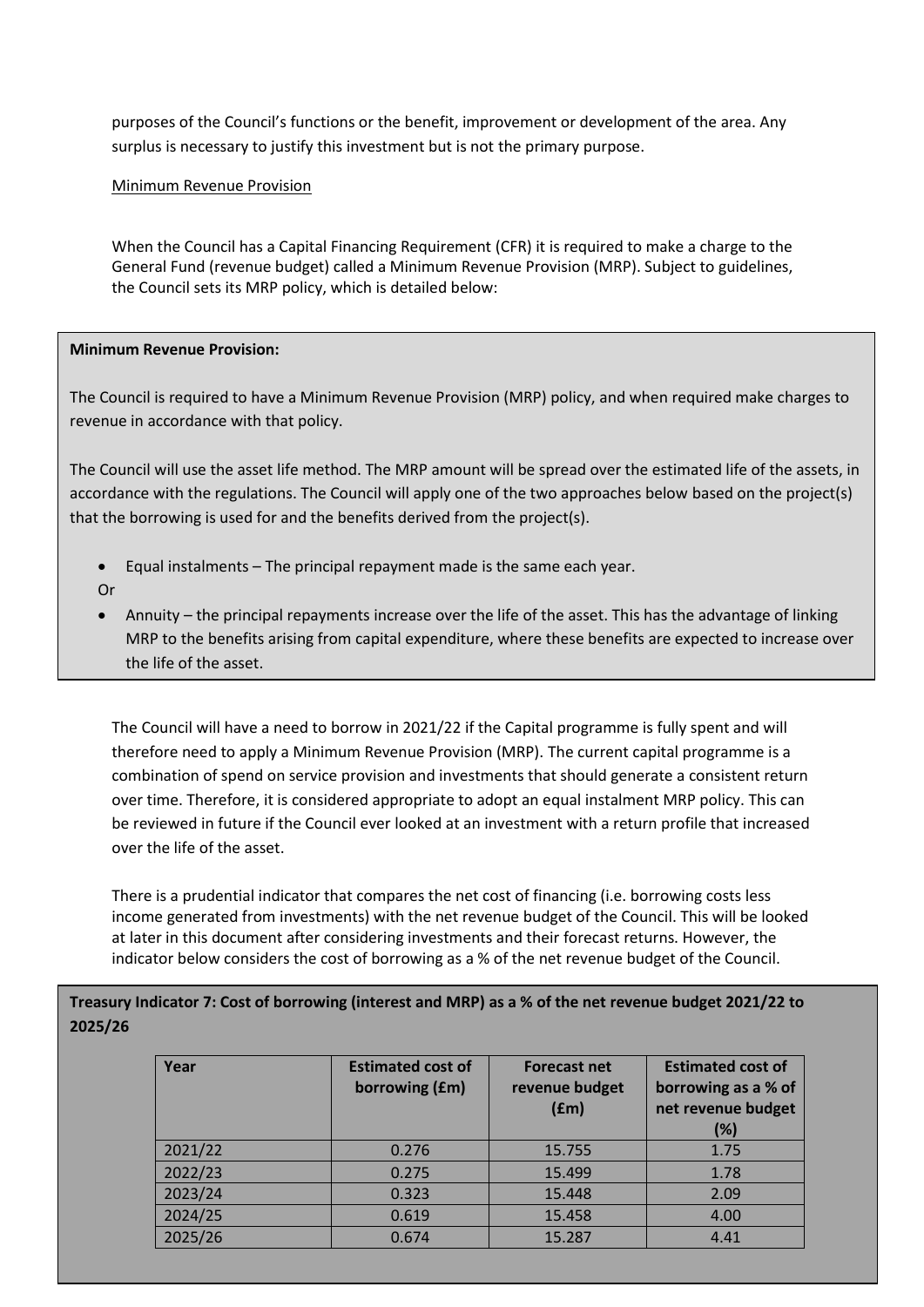# **Part 5- Investment Strategy**

**Table 15**

Based on the assumptions above the following available investment balances are assumed. This includes a forecast of revenue reserves, capital reserves, capital financing requirement and external borrowing (table 15).

| <b>Balances</b>                                                | <b>Brought</b>         | Forecast balance at year end (£000) |         |         |         |         |         |
|----------------------------------------------------------------|------------------------|-------------------------------------|---------|---------|---------|---------|---------|
|                                                                | forward (at<br>31/3/20 | 2020/21                             | 2021/22 | 2022/23 | 2023/24 | 2024/25 | 2025/26 |
| Revenue balances<br>(including MRP)<br>added back)             | 23,768                 | 22,472                              | 27,613  | 26,385  | 26,690  | 33,191  | 30,398  |
| <b>Capital Receipts</b>                                        | 1,941                  | 213                                 | 319     | 4,164   | 121     | 17      | 17      |
| Capital Grants<br>Unapplied                                    | 938                    | 938                                 | 225     | 225     | 225     | 225     | 225     |
| Add: Long-term<br>liabilities $1$                              | 2,125                  | 1,622                               | 1,119   | 616     | 113     | 0       | 0       |
| Less: Capital<br>Financing<br>Requirement                      | $-5,594$               | $-4,704$                            | 5,098   | 5,094   | 6,194   | 12,912  | 14,136  |
| Less: Borrowing<br>repayments                                  | 17                     | 18                                  | 18      | 282     | 282     | 339     | 671     |
| <b>Total forecast of</b><br>available for<br><i>investment</i> | 34,349                 | 29,931                              | 24,160  | 26,014  | 20,673  | 20,182  | 15,833  |

1 The net position of money owed by the Council or to the Council can lead to increased or decreased cash available for investment. The short-term position is assumed to be net zero. Longterm liabilities are included as the expenditure has been assumed to have been incurred, but the cash has not yet been paid. This primarily relates to the waste vehicles.

The Council needs to consider the following in determining how long it will invest any surplus cash for:

- The period that any particular cash balance is available for. If a balance is expected to be available over a long period then it is possible to invest it over a long period.
- How much might be required to cover short term variations in cash. For example, it could be forecast that the cash at the start and end of the month will be the same. But if there is a need to pay out half that cash at the start of the month before getting an equivalent amount just before the end, then there is a need to plan.
- The risk of investing for longer periods as it increases the chance that the counterparty could have financial problems and therefore not pay back the principal invested and/ or the interest due.
- The risk of investing for longer periods as it could lead to a lost opportunity. If the investment is at a fixed rate and then there is a general rise in rates available (e.g. due to an unexpected Bank of England base rate rise) then it would not be possible to take advantage of the new improved rates until the investment matures.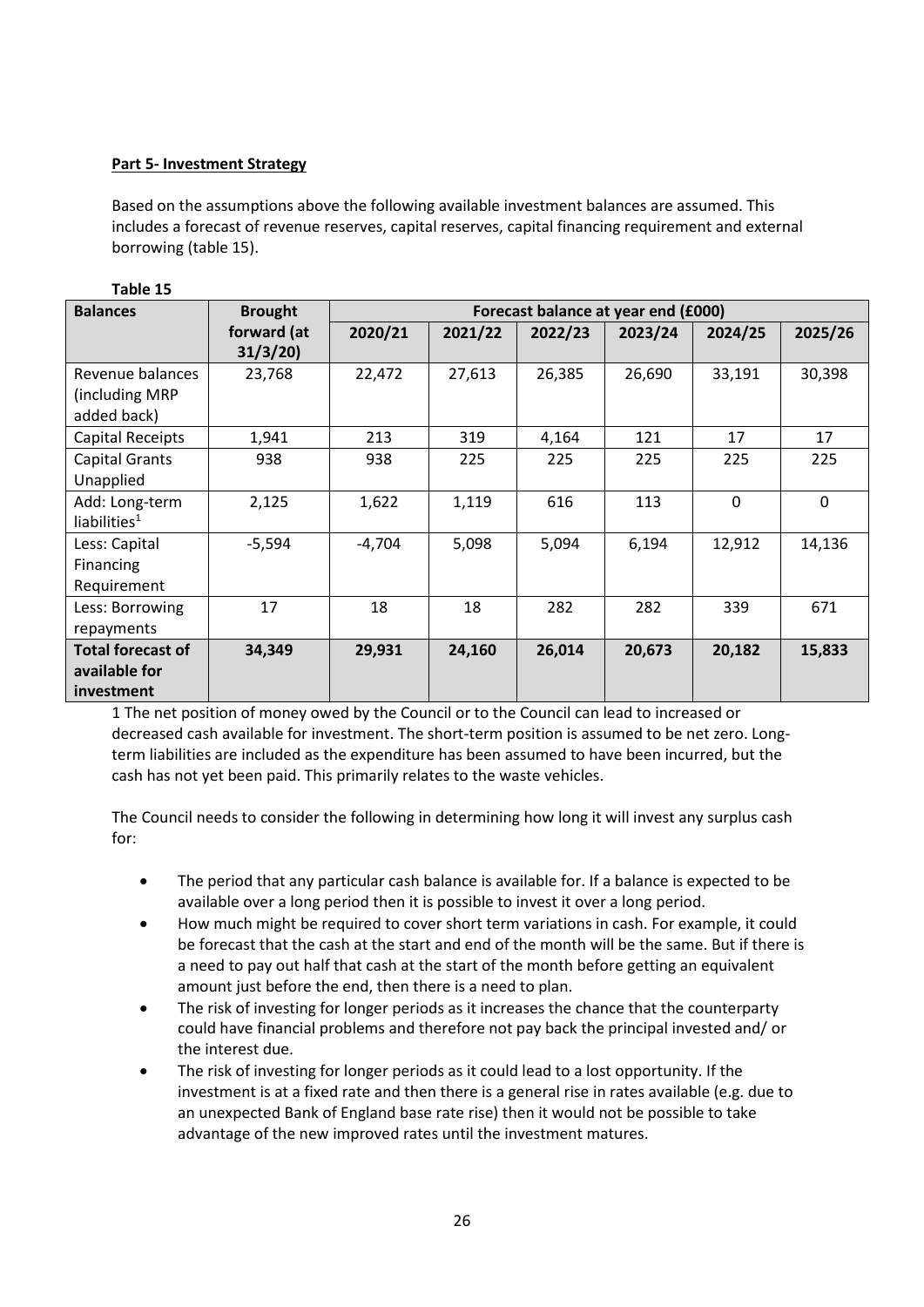Before considering where the Council will invest any surplus cash in treasury investments, it firstly needs to consider any loans that it may want to make for other purposes. A local authority can choose to make loans to local enterprises, local charities, wholly owned companies and joint ventures. These loans can relate to service provision or to promote local economic growth. These loans may not seem prudent when considered purely in relation to security and liquidity. Table 16 details current and planned loans and shows the reasons for these loans, how their value is proportionate, the risk of loss and credit control arrangements that are in place.

| Loan            | Amount    | <b>Reason for Loan</b>               | <b>Proportionality of</b><br>value | <b>Expected Credit Loss model and</b><br>credit control |
|-----------------|-----------|--------------------------------------|------------------------------------|---------------------------------------------------------|
| <b>Building</b> | Currently | To support the formation             | Insignificant in the               | Regular monitoring of financial                         |
| Control         | £107k,    | of the company. The                  | context of overall cash            | forecasts and business plans. The                       |
|                 | provision | Council is also a                    | balances. Around 0.4%              | continuation of the company to                          |
|                 | for it to | shareholder in the                   | of total investments.              | provide Building Control services is                    |
|                 | increase  | company, owning 1/7 <sup>th</sup> of |                                    | more significant than the value of the                  |
|                 | up to     | the shares.                          |                                    | loan.                                                   |
|                 | £172k     |                                      |                                    |                                                         |
| Wholly          | Tbc, up   | To provide the company               | Based on investment                | Any loan could be secured against the                   |
| owned           | to £3m    | with finances to purchase            | limits in table 17                 | property assets of the company.                         |
| Property        |           | and develop property                 | below, it could be the             |                                                         |
| Company         |           | assets. These properties             | equivalent of one                  | An equity investment would provide                      |
|                 |           | will then be let or sold to          | investment in a bank               | less security and increase expected                     |
|                 |           | generate income and                  | or building society.               | credit loss. However, it may enable                     |
|                 |           | profit.                              | Also included within               | the company to be more profitable,                      |
|                 |           |                                      | treasury limits to                 | and therefore increase returns.                         |
|                 |           | It is also possible that any         | ensure diversification             |                                                         |
|                 |           | investment could be in               | in relation to                     | Expected credit loss would be looked                    |
|                 |           | the form of equity.                  | residential property.              | at in more detail in advance of any                     |
|                 |           |                                      |                                    | investment being granted and linked                     |
|                 |           |                                      |                                    | to the planned use of those funds.                      |

**Table 16**

When the Council invests its surplus cash, it seeks to find reliable counterparties to ensure that the amount invested (and the interest earned) is returned. The Council has decided that it is prepared to take on a higher level of risk than recommended by its treasury advisers in relation to unrated Building Societies and the duration of its investments. This risk is mitigated by reviewing published information in relation to unrated Building Societies (i.e. "Pillar 3" reports and reports by accountancy firm KPMG). Whilst the Council has in the past been fairly highly exposed to Building Societies, it has rebalanced this exposure during the last couple of years to make greater use of other investment types.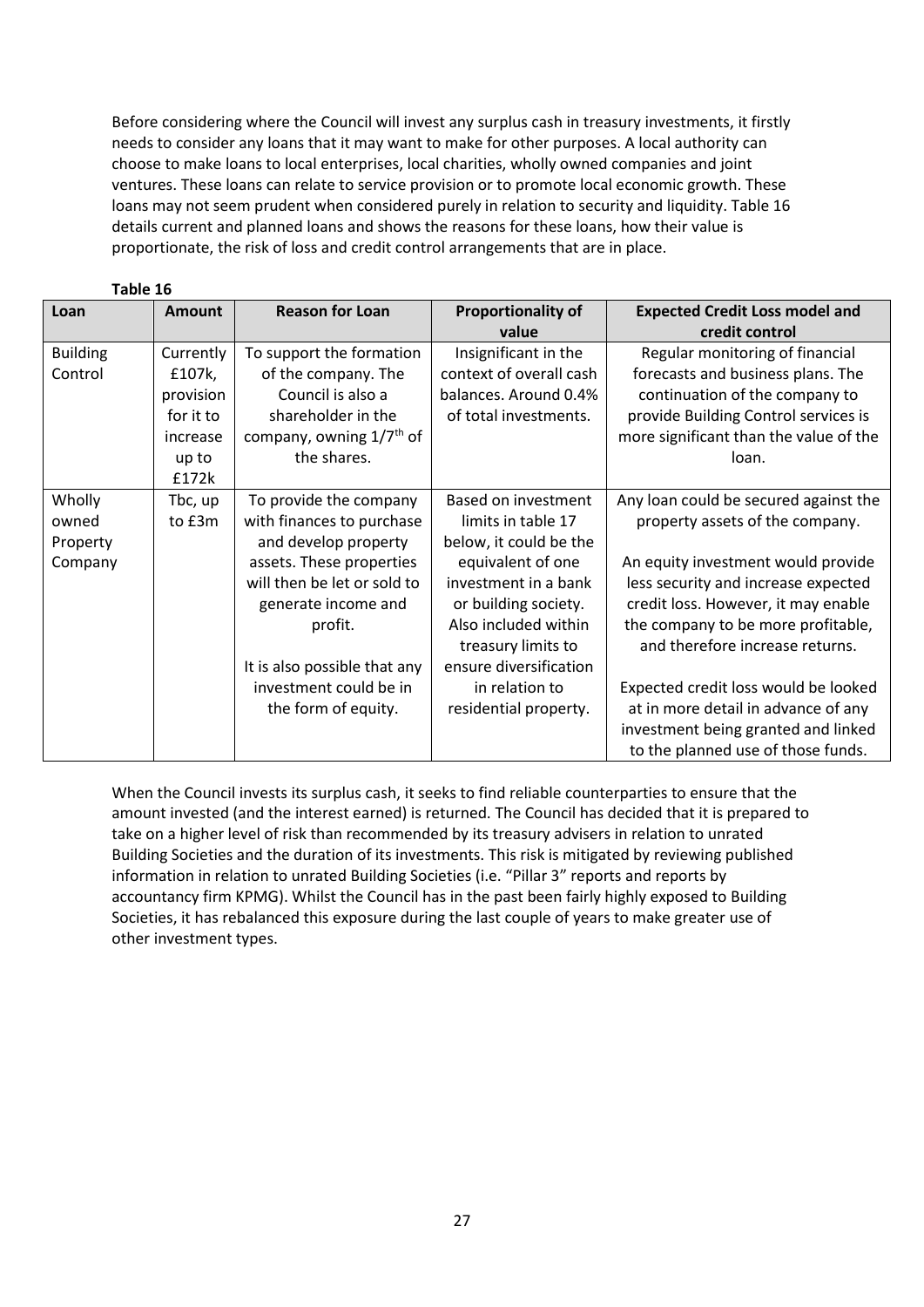The following criteria are used to determine the list of counterparties:

- UK Local Authorities- as they are able to raise additional funds from taxation
- UK Government- Debt Management Office provides highly liquid investments at the lowest risk as backed by the UK Government
- UK Banks and Building Societies with a Fitch Credit rating of BBB (long-term)/ F3 (short-term) or greater- as they have been subject to UK 'stress tests' and also have a high credit rating
- Part-nationalised UK banks- as they have been subject to UK 'stress tests' and the UK government has an increased interest in not allowing them to fail.
- The Council's own banker (Lloyds) that it uses for transactional purposes. Although if its credit rating falls below BBB then any balances will be kept to a minimum (i.e. for cashflow purposes only)
- Non-UK banks with a UK subsidiary that have a Fitch Credit rating of BBB (long-term)/ F3 (short-term) or greater, and are subject to the same stress tests as UK banks
- Non-UK banks where the Country has a AAA rating and the institution has a AA-and above rating.
- Unrated UK Building Societies- as organisations have to pay to obtain a rating; most Building Societies do not get one. They do produce annual reports known as Pillar 3 reports, and these will be used to assess their credit worthiness. Furthermore the Council will only invest in Building Societies that have assets of at least £300m, which limits the potential exposure.
- Money Market funds that are AAA rated.
- Property funds that hold property within the UK.
- Ultra Short Dated Bond Funds- These funds invest in fixed income instruments with very short maturity dates, usually up to one year. This generally provides better returns than money market funds. Whilst this does introduce some capital risk, this is minimised by the short-term nature of such investments. Where AAA rated.
- Multi-asset Funds- These funds invest in a variety of assets including equities, bonds and cash and are can be spread over a broad range of strategies, styles, sectors and regions. Risk is diversified by the spread of investments held.

All investments will be denominated in Sterling.

The Council will seek to appropriately diversify its investments across a range of types and counterparties. This means that if there were any security or liquidity issues with a particular type of investment or counterparty, the Council would still have access to the majority of its funds. The limits are initially based on a percentage of total funds but are converted to actual values to make the administration of investments more efficient. The values are calculated by applying the percentages to the expected balance at the end of the year (2021/22)\* and then rounded up to the nearest £1m. If these limits are set too low then it limits the investment opportunities available and also increases the administration as there is then a need to find more places to invest available funds. The limits are shown in table 17 below.

\* This is the balance taken from table 15 above of £24.2m but adjusted for the £3m potential capital investment in residential investment. This is included as the £3m investment and is included within the limits to ensure diversification.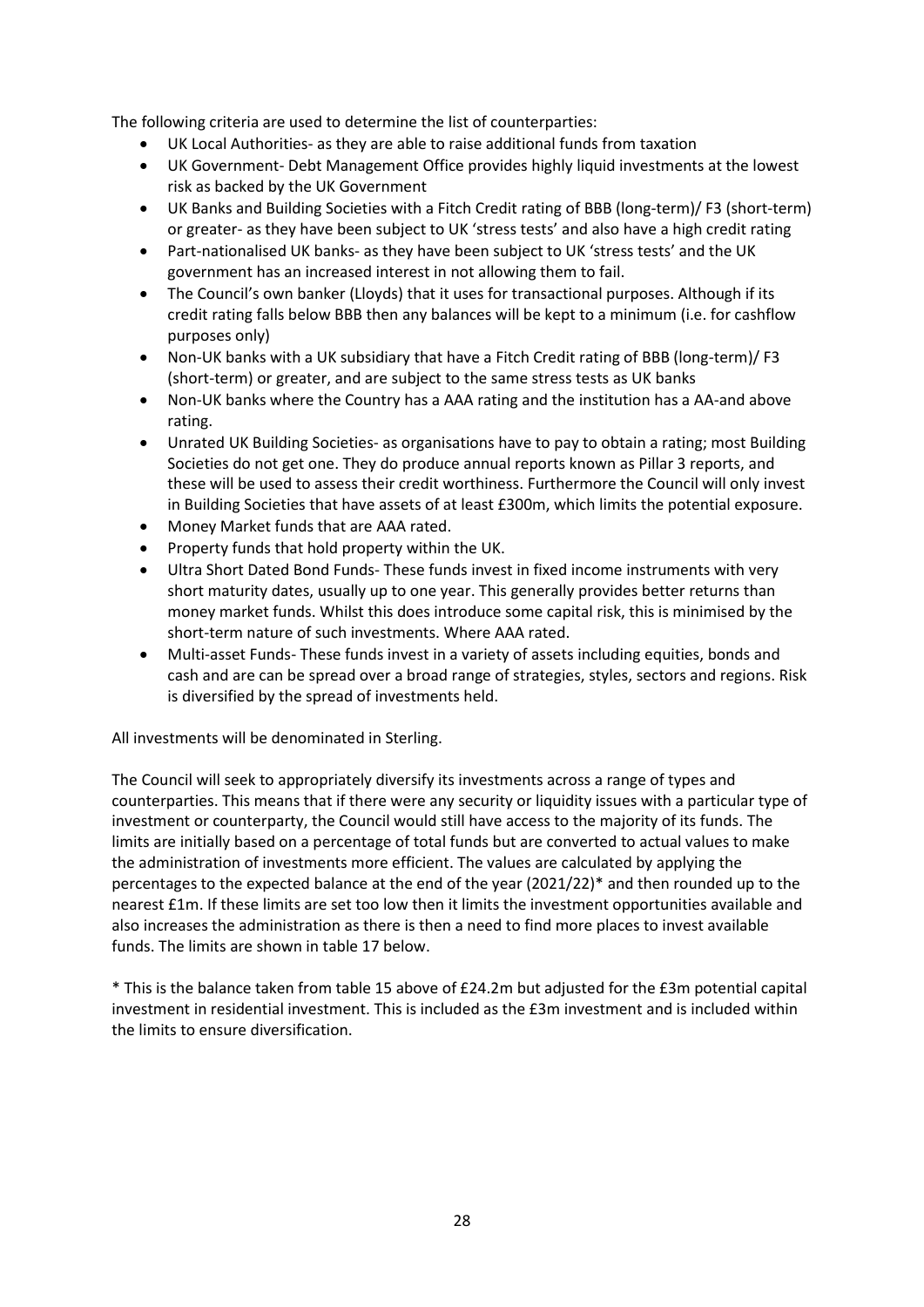| Table 17                                                                                                                                                                                                             |                                                                   |                                              |                                                                         |                                                                                                                                                                                                                   |
|----------------------------------------------------------------------------------------------------------------------------------------------------------------------------------------------------------------------|-------------------------------------------------------------------|----------------------------------------------|-------------------------------------------------------------------------|-------------------------------------------------------------------------------------------------------------------------------------------------------------------------------------------------------------------|
| <b>Investment Type</b>                                                                                                                                                                                               | <b>Maximum</b><br>amount in<br>that type of<br>investment<br>(fm) | <b>Maximum</b><br>amount in<br>group<br>(fm) | <b>Maximum</b><br>amount with<br>any individual<br>counterparty<br>(fm) | <b>Rationale and details</b>                                                                                                                                                                                      |
| Debt Management<br>Office (UK<br>Government)                                                                                                                                                                         |                                                                   | No limit                                     |                                                                         | Short-term investment with UK<br>Government that is therefore the<br>lowest possible risk                                                                                                                         |
| <b>UK Local Authorities</b>                                                                                                                                                                                          | No limit                                                          | n/a                                          | 5                                                                       | 15% with any one counterparty, no<br>limit on total with Local Authorities<br>due to tax raising powers                                                                                                           |
| UK Banks and UK<br>subsidiaries of foreign<br>banks that are subject<br>to the same stress<br>tests as UK banks<br>(excluding Lloyds<br>current account)-<br>includes Deposits and<br><b>Certificates of Deposit</b> | 21                                                                | 5                                            | 3                                                                       | Rating F3 or above (short-term) or<br>BBB or above (long-term) and part<br>nationalised banks. 10% with any<br>one counterparty, 15% with<br>institutions in the same banking<br>group, 75% with banks in total   |
| Lloyds Current<br>Account                                                                                                                                                                                            |                                                                   | n/a                                          | 5                                                                       | Used for cashflow purposes                                                                                                                                                                                        |
| Non-UK banks-<br>includes deposits and<br>Certificates of deposit                                                                                                                                                    |                                                                   | $\overline{7}$                               | $\overline{3}$                                                          | AAA Country rating and AA-and<br>above institution rating. Maximum<br>of 10% with any one counterparty.<br>Maximum of 25% in non-UK banks.<br>75% in banks in total.                                              |
| <b>UK Building Societies-</b><br>assets of £300m to<br>£1bn                                                                                                                                                          | n/a                                                               |                                              | $\overline{2}$                                                          | Review of Pillar 3 reports and KPMG<br>report on comparative profits. 10%<br>with any one counterparty subject<br>to maximum of £2m. Maximum of<br>60% with UK Building Societies and<br>Property Funds combined. |
| <b>UK Building Societies-</b><br>assets of over £1bn                                                                                                                                                                 |                                                                   | 17                                           | 3                                                                       | As above, but £3million                                                                                                                                                                                           |
| <b>Rated UK Building</b><br>Societies                                                                                                                                                                                |                                                                   |                                              | 3                                                                       | Rating F3 or above (short-term) or<br>BBB or above (long-term). 10% with<br>any one counterparty.                                                                                                                 |
| <b>Residential Property</b><br>Investment                                                                                                                                                                            | 3                                                                 |                                              | N/A                                                                     | Up to £3M in line with Capital<br>Programme. Maximum of 60% in<br><b>Residential Property Investments</b><br>and Building Societies combined.                                                                     |
| <b>UK Property Funds</b>                                                                                                                                                                                             | $\overline{2}$                                                    |                                              | $\overline{2}$                                                          | Due to long-term nature of<br>investment 10% of 2025/26 year<br>end cash balance to be invested in<br>any one fund or combination of<br>funds. No durational limits.                                              |
| Money Market Funds                                                                                                                                                                                                   | $\overline{7}$                                                    | n/a                                          | 3                                                                       | AAA rated. Maximum of 25% in<br>MMFs and 10% with any one fund.                                                                                                                                                   |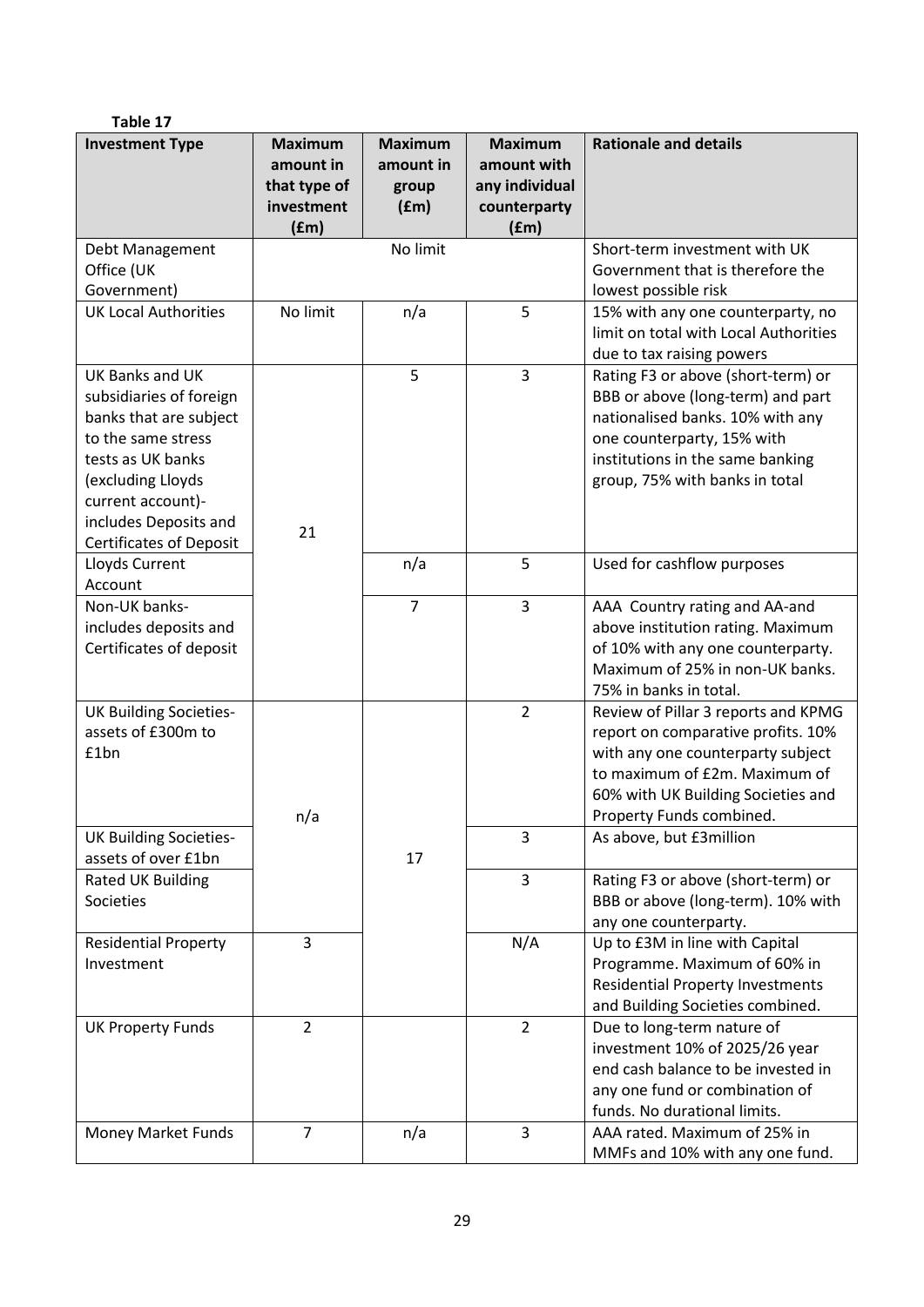| Ultra-Short Dated    |  | AAA rated. Maximum of 10% in                                                                                                         |
|----------------------|--|--------------------------------------------------------------------------------------------------------------------------------------|
| <b>Bond Funds</b>    |  | USDBFs and £1M with any one fund.                                                                                                    |
| UK Multi-Asset Funds |  | Due to long-term nature of<br>investment 10% of 2025/26 year<br>end cash balance to be invested in<br>any one fund or combination of |
|                      |  | funds. No durational limits.                                                                                                         |

The Council will primarily limit its liquidity risk by only investing money until it thinks it will next need it. On top of this it will also have a general limit on investments that are greater than 1 year (365 days). This limit is based on 40% of total investments but is again reflected as an absolute value of **£11m**, which is based on 40% of the expected level of investments at the end of the year. Investments with a set term of greater than 2 years will be subject to approval by the Chief Finance Officer, which will include a consideration of how much the investment will be as a percentage of total funds at the date it matures. It will be ensured that this is less than 40% of the estimated balance. No investment term will exceed 5 years.

Investment funds (money market funds, multi-asset funds and property funds) do not have a set term and funds can be requested to be withdrawn at any time. Investment balances will be kept under review to ensure that they do not exceed the maximum amount set by this or subsequent treasury strategies. However, there is no time limit on the period that funds can be held invested for. For property funds there are both up-front set up and exit costs. Furthermore, the capital value of these funds also fluctuates over time. So, whilst in general it is possible to exit these funds at any time, there are likely to be more optimum times to do so. Therefore, it is expected that the period of investment could exceed 5 years. For multi-asset funds, the capital value of these funds also fluctuates over time. So, whilst in general it is possible to exit these funds at any time, there are likely to be more optimum times to do so. Therefore, it is expected that the period of investment could exceed 5 years

Within the investment market, the opportunity for 'green' investments is starting to emerge. These are offering returns that are similar to, or the same as, non-green alternatives for the same level of risk. Subject to these investments being compliant with other aspects of the treasury strategy, then these investments will be prioritised over non-green alternatives.

In general, the Council will access treasury deals directly, rather than using a cash manager. In the current market, the Council is able to get the same (or very similar) rates as a cash manager and this therefore avoids the fees charged by the cash manager. However, the Council will use a cash manager (Tradition) where it provides access to a better investment rate after accounting for the fees. As the actual investment will be with a counterparty, the Council will not set any limits on the number or value of deals that are accessed via Tradition.

Where the Council makes use of credit ratings these will be assessed immediately prior to placing an investment. The Council then receives alerts whenever ratings change and will monitor these alerts to see if an investment has fallen below the minimum criteria. For fixed term investments, it generally will not be possible to do anything in relation to a rating change. Although for a significant drop, enquiries will be made as to the exit costs involved. If these are not significant then the Council will end the investment early. For open term investments, the Council will seek to disinvest, although it will consider any exit costs.

The Council maintains a treasury risk on its risk register.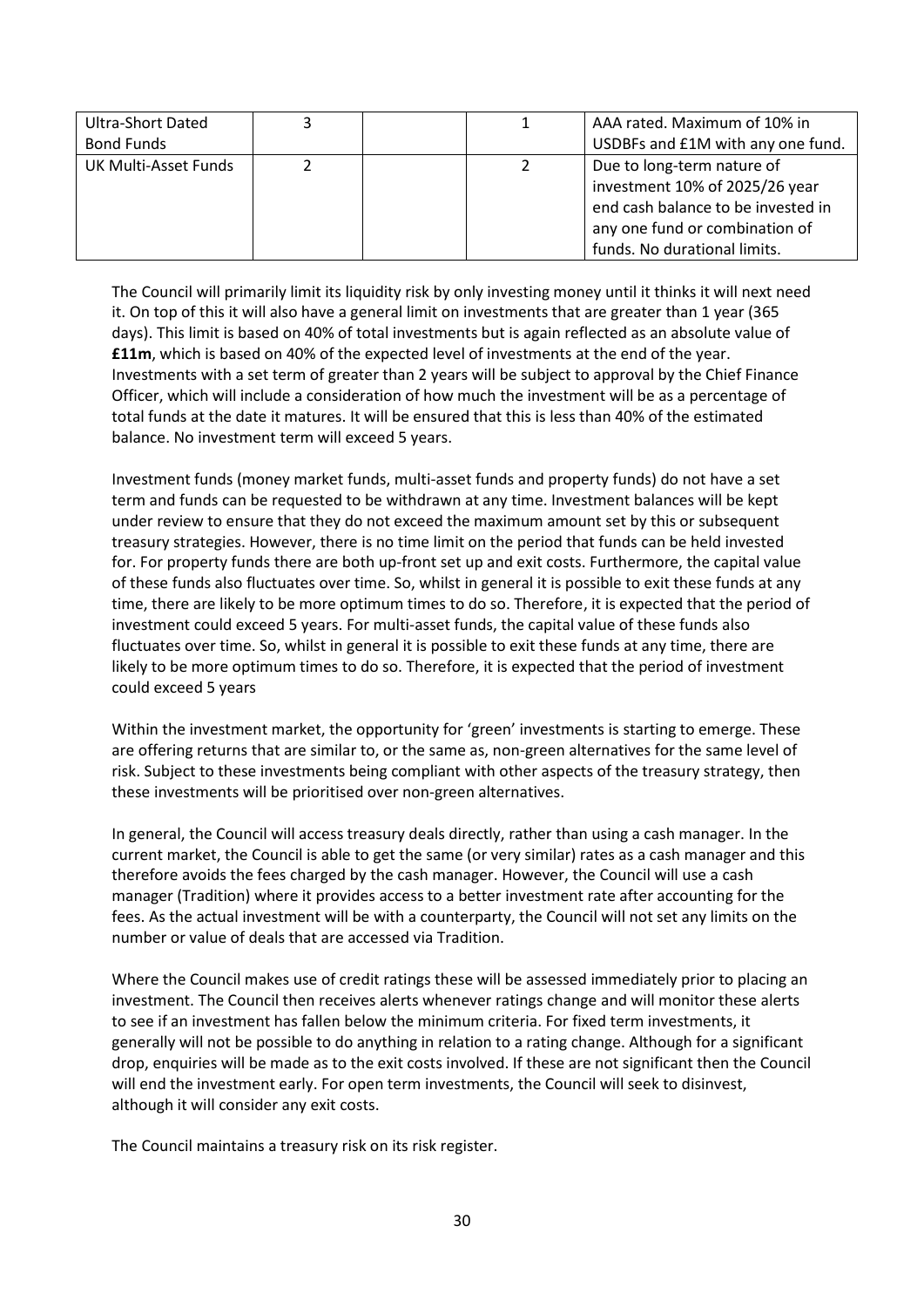There is some link between the interest rates that the Council can expect to achieve on its investments and the Bank of England base rate. Our treasury advisors (Link) have provided the following forecasts of base rates over the next 3years. Using this and the investment limits above, we have estimated an average interest rate that the Council will achieve on its investments in each year.

| Year    | <b>Forecast of Bank of</b><br><b>England Base Rate as at</b><br>end of the year (%) | <b>Forecast of average</b><br>interest earned on<br>investments (%) |
|---------|-------------------------------------------------------------------------------------|---------------------------------------------------------------------|
| 2020/21 | 0.1                                                                                 | 0.1                                                                 |
| 2021/22 | 0.1                                                                                 | 0.1                                                                 |
| 2022/23 | 0.1                                                                                 | 0.1                                                                 |
| 2023/24 | ი 1                                                                                 |                                                                     |

**Table 18**

Combining these average interest rates with expected balances, gives a forecast of the interest that will be earned in each year. However, the Council is planning on investing in longer term Property and Multi-asset funds. By taking on greater liquidity risk, a higher medium-term return could be expected. The table below makes an estimate of £4m invested in these funds and a return of 2%. This will be accompanied by a financial risk as returns are very uncertain, particularly on a short-term basis.

|                             | 2021/22        | 2022/23        | 2023/24                 | 2024/25        | 2025/26                 |
|-----------------------------|----------------|----------------|-------------------------|----------------|-------------------------|
| Forecast of average         | 23.2           | 22.0           | 16.7                    | 16.2           | 11.9                    |
| balance available for       |                |                |                         |                | Forecast                |
| investment (£m)- short to   |                |                |                         |                |                         |
| medium term                 |                |                |                         |                |                         |
| Forecast of average         | 0.1            | 0.1            | 0.1                     | 0.1            | 0.1                     |
| interest earned on          |                |                |                         |                |                         |
| investments (%)- short to   |                |                |                         |                |                         |
| medium term                 |                |                |                         |                |                         |
| Forecast of balance         | 4              | 4              | 4                       | 4              | 4                       |
| available for investment    |                |                |                         |                |                         |
| (£m)-longer-term            |                |                |                         |                |                         |
| Forecast of average         | $\overline{2}$ | $\overline{2}$ | $\overline{\mathbf{c}}$ | $\overline{2}$ | $\overline{\mathbf{c}}$ |
| interest earned on          |                |                |                         |                |                         |
| investments (%)- longer-    |                |                |                         |                |                         |
| term                        |                |                |                         |                |                         |
| Forecast of interest earned | 0.103          | 0.102          | 0.097                   | 0.096          | 0.092                   |
| $(fm)*$                     |                |                |                         |                |                         |
| Current interest assumed    | 0.167          | 0.167          | 0.167                   | 0.167          | 0.167                   |
| in the revenue budget.      |                |                |                         |                |                         |

#### **Table 19**

\*Due to current economic uncertainty Interest estimates in the revenue budget are higher than those forecast from multiplying the average balance by forecast interest rates. These will be reassessed each year. For 2021/22 it will be necessary to revise the budget down to £104k (a pressure of £63k.

The Council is required to set a prudential indicator that estimates financing costs (cost of borrowing less income from investments) as a percentage of its net revenue budget.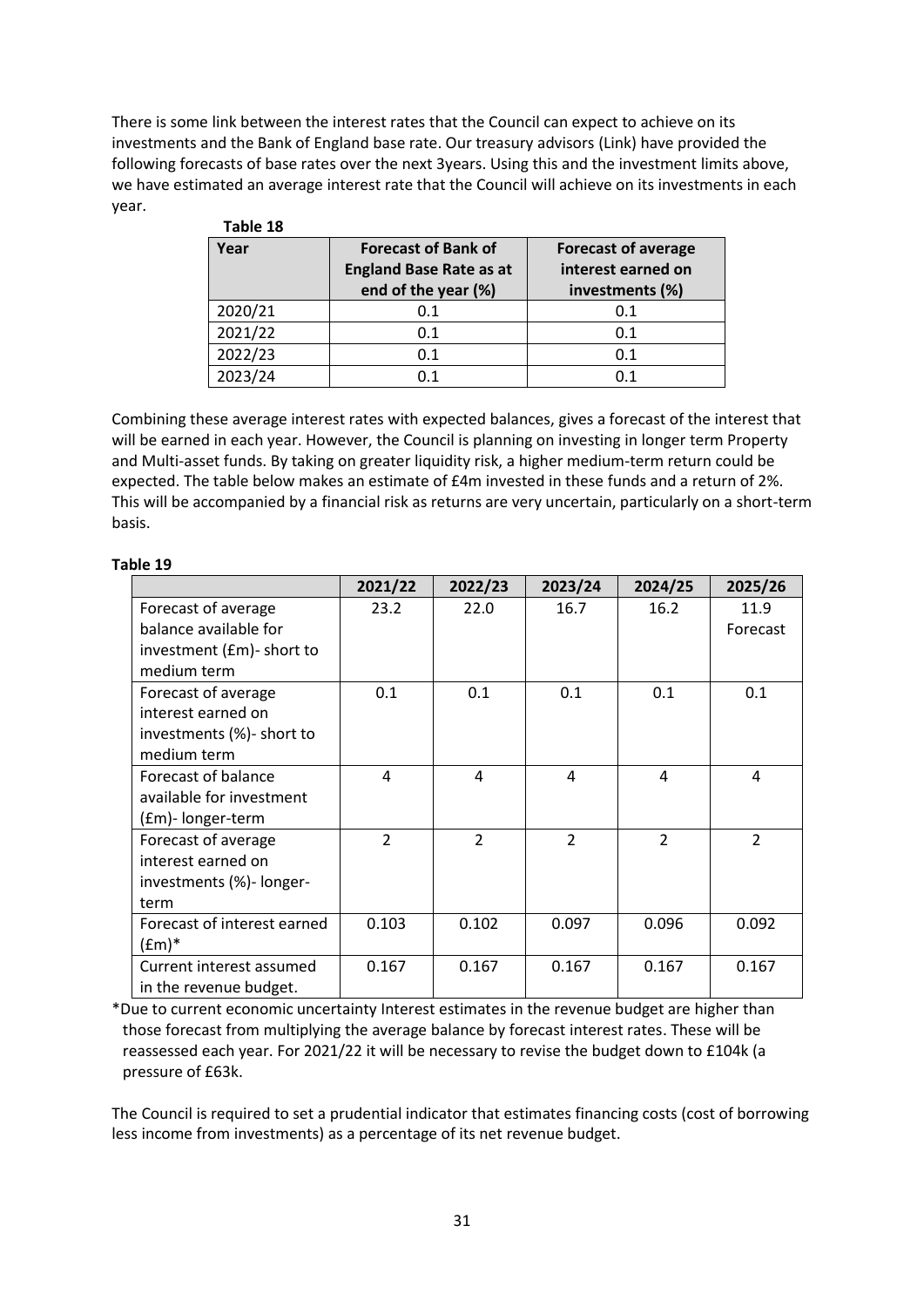# **Prudential Indicator 8: Forecast of Financing Costs as a percentage of net revenue budget**

| Year    | Cost of<br>borrowing<br>£m | Less:<br><b>Forecast of</b><br>interest<br>earned<br>£m | <b>Net Financing</b><br>costs £m | <b>Net Revenue</b><br><b>Budget £m</b> | <b>Financing</b><br>Costs as a %<br>of Net<br><b>Revenue</b><br><b>Budget £m</b> |
|---------|----------------------------|---------------------------------------------------------|----------------------------------|----------------------------------------|----------------------------------------------------------------------------------|
| 2020/21 | 0.041                      | 0.185                                                   | $-0.144$                         | 15.889                                 | $-0.906$                                                                         |
| 2021/22 | 0.276                      | 0.103                                                   | 0.173                            | 15.755                                 | 1.098                                                                            |
| 2022/23 | 0.275                      | 0.102                                                   | 0.173                            | 15.499                                 | 1.117                                                                            |
| 2023/24 | 0.323                      | 0.097                                                   | 0.226                            | 15.448                                 | 1.463                                                                            |
| 2024/25 | 0.619                      | 0.096                                                   | 0.523                            | 15.458                                 | 3.382                                                                            |
| 2025/26 | 0.674                      | 0.092                                                   | 0.582                            | 15.287                                 | 3.808                                                                            |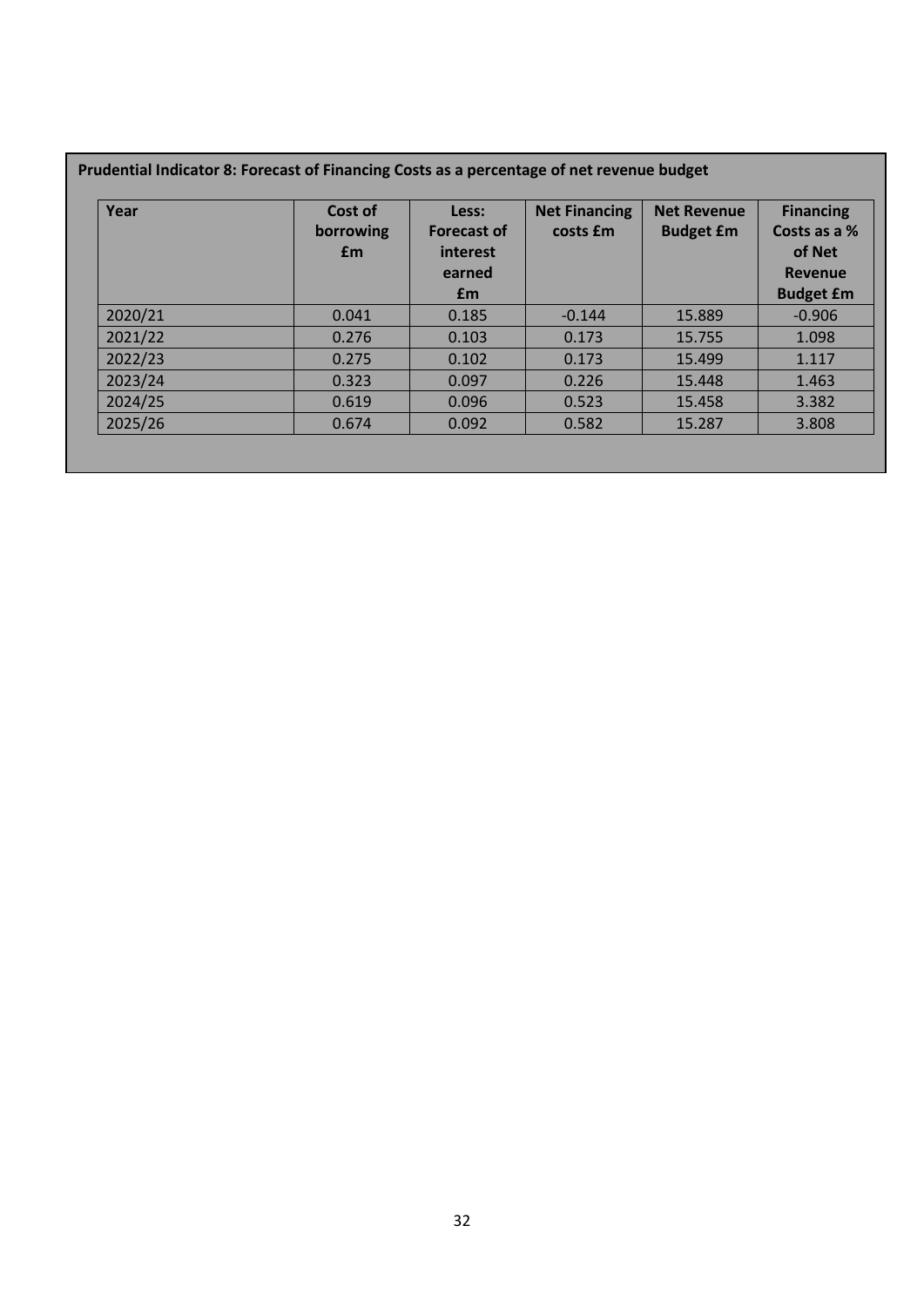# **Part 6- Overall Risk Considerations**

The risk exposures for each of the elements of this strategy are generally independent, and therefore can be considered in isolation.

The Council's investments assets generally comprise of ground leases on commercial properties that are all within North Hertfordshire. The main exception to this is the freehold of the Churchgate Shopping Centre in Hitchin. A property fund generally invests in building (and land) assets that provide higher yields, and also diversifies across the United Kingdom. They also currently tend to focus on industrial, warehouses and office buildings. This means that there is limited cross-over in risk exposure, and before investing in a property fund (current investments are zero) the Council would review the current investments of the selected fund. Furthermore, this strategy limits any investment in a property fund to a maximum of £3m.

The capital programme includes an allocation of £3m for investments in market housing within North Hertfordshire. This will expose the Council to a similar risk to Building Society investments, in that they will both be influenced by the UK housing market. This is part of the rationale for reducing the amounts that can be invested in Building Societies. In general, Building Societies will have a much more diversified risk exposure e.g. by location and number of properties.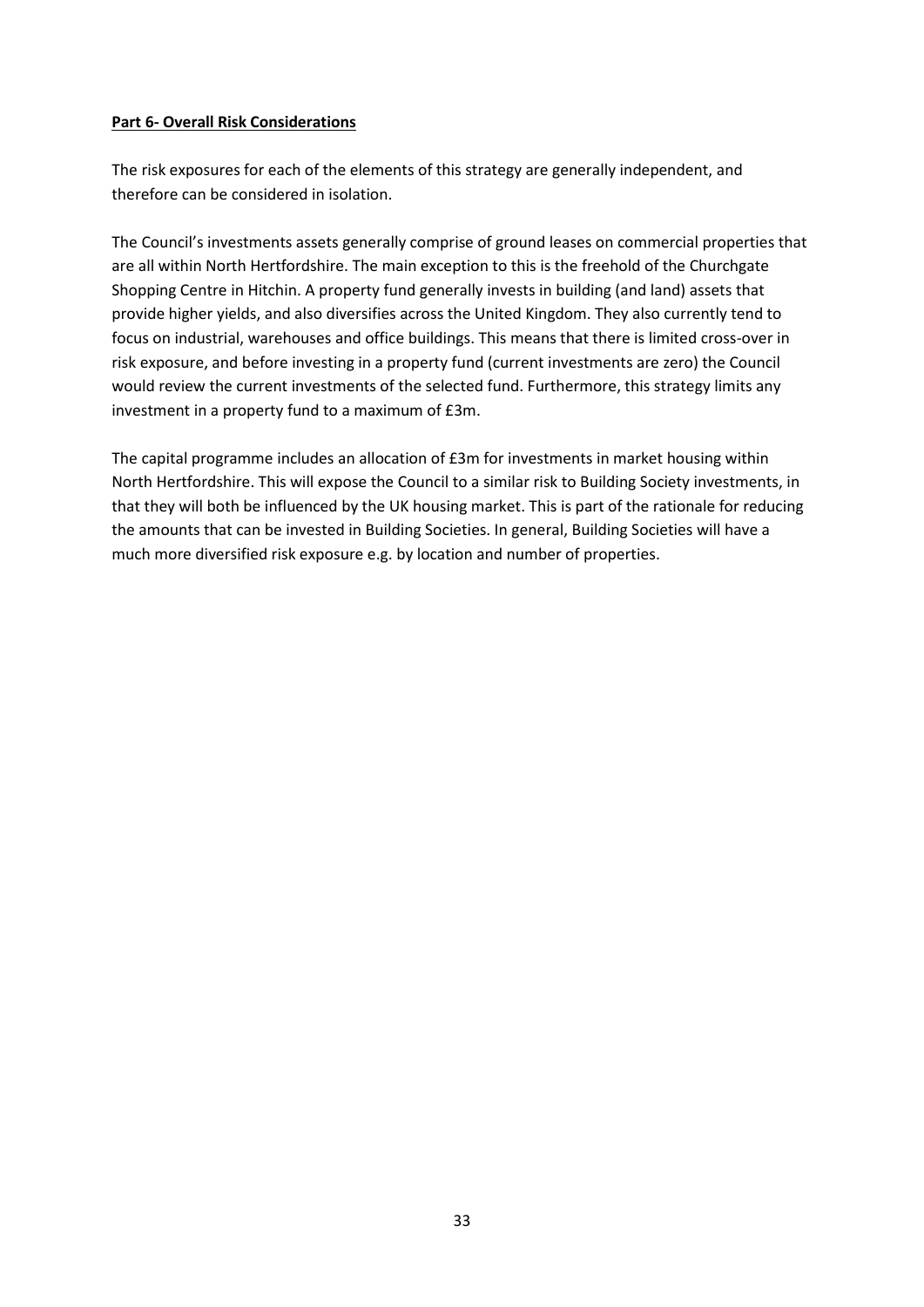# **Part 7- Glossary**

A number of definitions are included in the strategy when they are first referenced. These are not duplicated here. This part provides list of other terms used in this report, as well as those used in the statutory guidance.

**Borrowing**- a written or oral agreement where the Council temporarily receives cash from a third party (e.g. a Bank, the Public Works Loan Board or another Local Authority) and promises to return it according to the terms of the agreement, normally with interest.

**Investment:** This covers all of the financial assets of the Council as well as other non-financial assets that the Council holds primarily or partially to generate a profit; for example, investment property portfolios. This will include investments that are not managed as part of normal treasury management processes or under treasury management delegations. Furthermore, it also covers loans made by the Council to one of its wholly-owned companies or associates, to a joint venture, or to a third party. The term does not include pension funds or trust fund investments, which are subject to separate regulatory regimes.

Within this strategy, the term investment is used in the following contexts:

- Capital investment- expenditure to acquire or improve a capital asset.
- Investment properties- assets that are held for the purpose of generating an income.
- Cash/ treasury investments- the cash that the Council has, which is made up of revenue reserves, capital reserves and the effects of cashflow timings. These amounts are invested to manage the risks of holding cash and to generate investment income.

**Financial investments:** These are made up of Cash/ Treasury investments and loans. This term is defined within the statutory guidance (as specified investments, loans and unspecified investments) but has not been directly used in this strategy. Part 5 of the Strategy is focused on these investments.

**Specified Investment**: These are essentially short-term Cash/ Treasury investments. To be a specified investment, it needs to meet the following criteria:

- The investment is denominated in sterling and any payments or repayments in the respect of the investment are payable only in sterling.
- The investment is not a long term investment. This means that the local authority has contractual right to repayment within 12 months, either because that is the expiry term of the investment or through a non-conditional option.
- It is not capital expenditure.
- The investment is considered to be high quality or is with the UK Government, another Local Authority or a Parish/ Community Council.

**High Quality investment:** These are investments (specified and non-specified) which are assessed on the priority basis of security, liquidity and yield. Where relevant they make use of relevant additional information, such as credit ratings. The investments set out in part 5 are considered by the Council to be 'high quality'.

- The investment is denominated in sterling and any payments or repayments in the respect of the investment are payable only in sterling.
- The investment is a long term investment. This means that the local authority has contractual right to repayment in greater than 12 months.
- It is not capital expenditure.